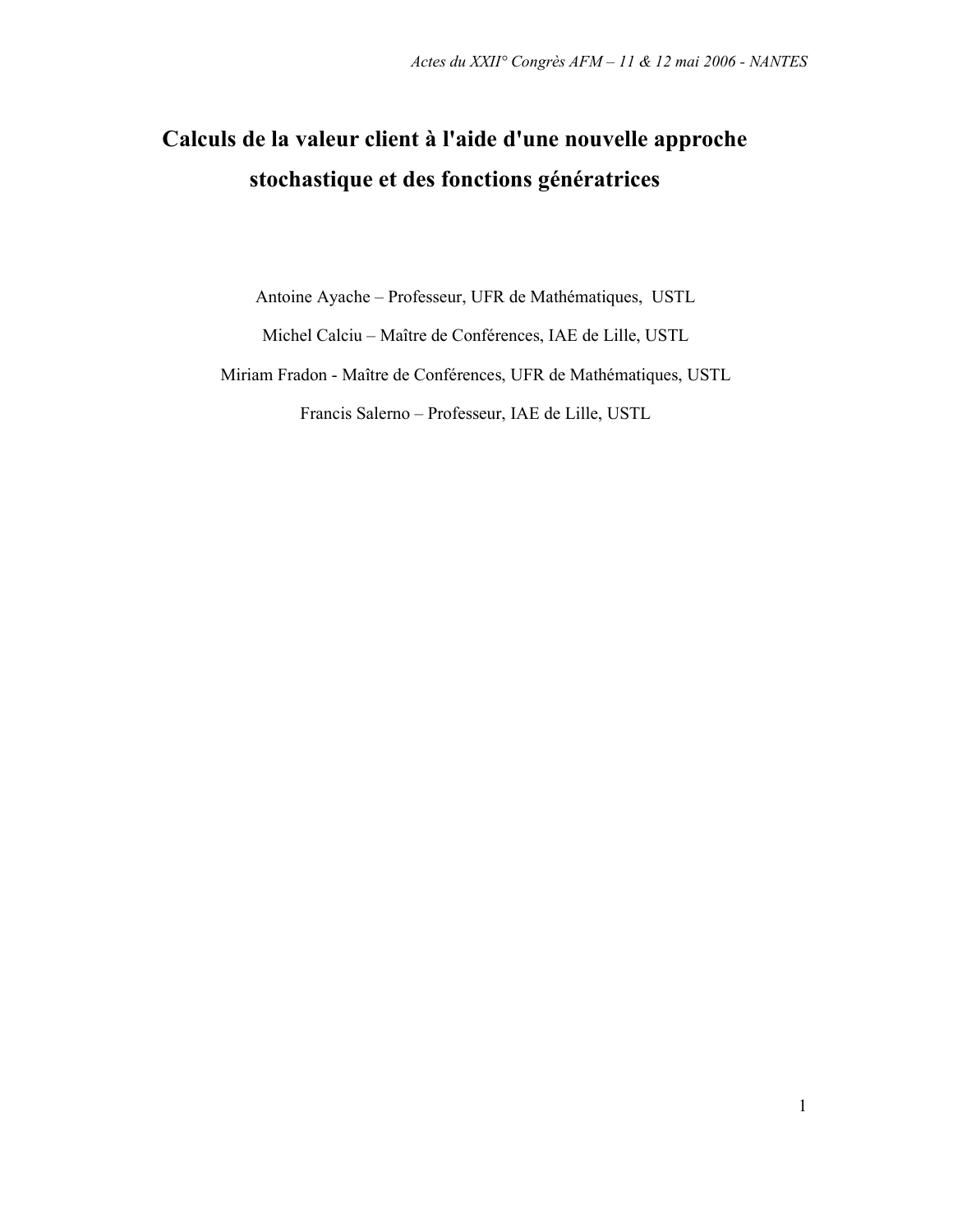# Calculs de la valeur client à l'aide d'une nouvelle approche stochastique et des fonctions génératrices

### Résumé

Ce papier propose une formulation stochastique des calculs de la valeur client en partant du modèle de rétention de la clientèle (Dwyer, 1989). Il montre que, pour des probabilités de rétention de clientèle constantes dans le temps, la réponse cumulée dans le cadre d'un modèle de rétention suit une distribution géométrique. En utilisant les fonctions génératrices, cette approche est ensuite étendue à d'autres distributions de probabilité qui représentent des dynamiques similaires du comportement client. L'artefact du potentiel transactionnel actualisé est introduit pour généraliser l'approche de Blattberg et Deighton (1996) pour le calcul de la valeur et du capital client. Pour illustrer et tester les formules proposées, des analyses de sensibilité sont développées à partir d'exemples adaptés d'une série de travaux antérieurs qui s'inscrivent dans la même direction de recherche.

Mots clés: valeur client, capital client, rétention de clientèle, marketing relationnel

# **Customer Lifetime Value Calculations using generating** functions and a new stochastic approach

### **Abstract**

This paper gives a stochastic formulation to customer lifetime value calculations based on the so called customer retention model (Dwyer, 1989). It shows that when retention probabilities are constant with time the cumulative response within a retention model has a geometric distribution. This approach is then extended, using generating functions, to other probability distributions which capture similar patterns of dynamic customer behaviour. The discounted potential transactions artefact is used to generalise Blattberg and Deighton's (1996) approach to lifetime value and customer equity calculations. Extensive sensitivity analysis is performed on examples collected from previous papers belonging the same research track in order to illustrate and test the formulae that have been obtained.

Keywords: customer lifetime value, customer equity, customer retention, relationship marketing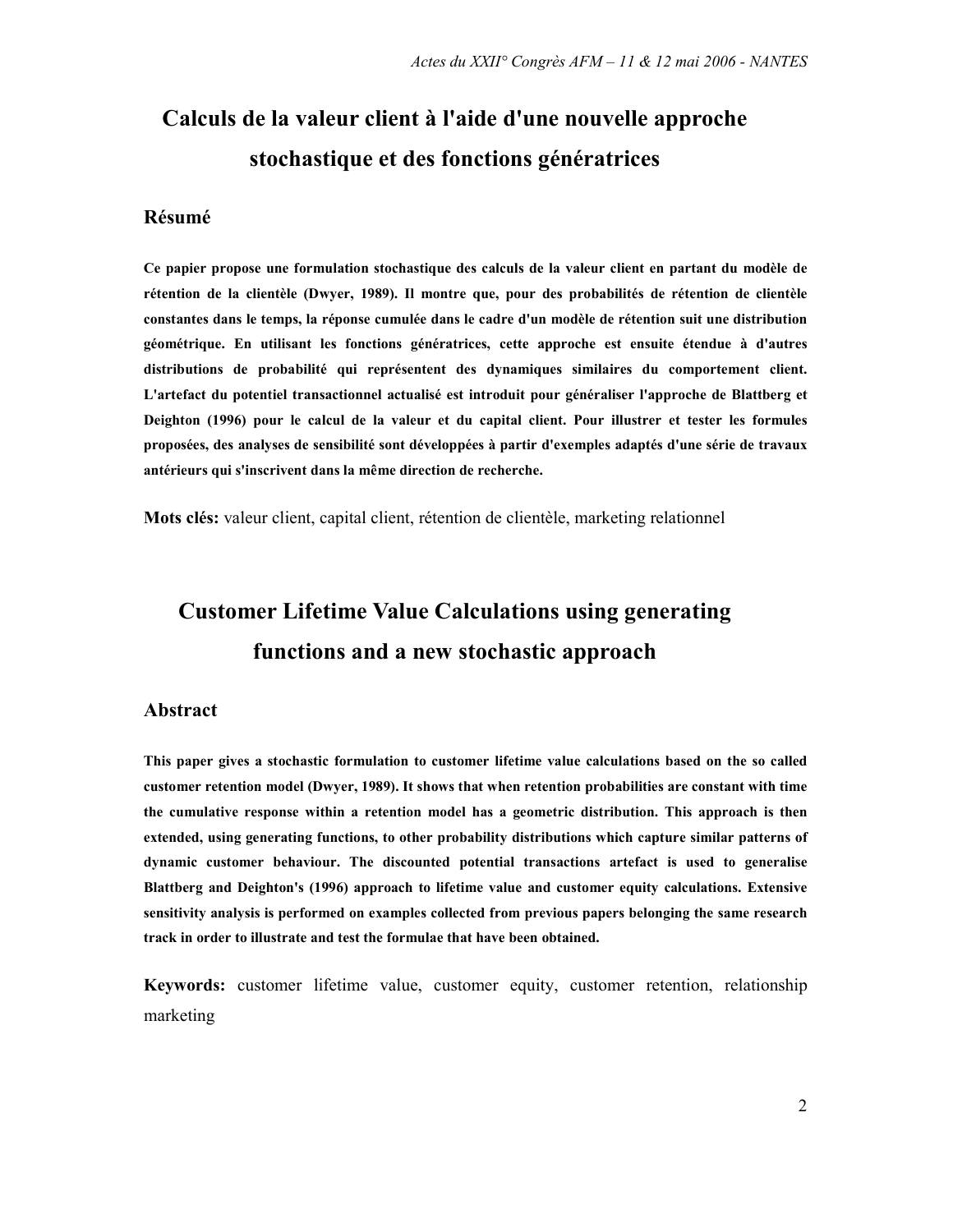### **Introduction**

Dans la plupart des contextes marketing, le développement d'un marketing « centré client » et interactif conduit à la mise en avant des méthodes d'évaluation des clients et des portefeuilles de clients. Comprendre ces méthodes peut changer la manière avec laquelle sont gérés les clients (Mulhern 1999; Niraj, Gupta, & Narasimhan 2001; Reinartz, Thomas, & Kumar 2005). Dans une perspective d'attraction et de rétention des clients, un client rentable est un client dont les revenus générés tout au long de la relation commerciale dépassent d'un montant acceptable les coûts supportés pour l'attirer, le satisfaire et le conserver. Ce montant est appelé valeur du client ou valeur de la durée de vie client (lifetime value ou LTV). Il inclut les profits directs et potentiels issus de cette relation (Berger & Nasr 1998; Mulhern 1999). On suppose généralement qu'un client crée d'autant plus de valeur pour l'entreprise que sa durée de vie commerciale est longue (Jain et Singh, 2002).

Les calculs de la valeur client aident à résoudre différents problèmes fondamentaux tels que la budgétisation des dépenses pour l'acquisition des clients, la sélection des médias de recrutement (la LTV est généralement différente selon les médias de recrutement utilisés) ou des types d'offres, la répartition des efforts entre prospection et fidélisation. Bien conduite l'analyse de la valeur client LTV peut aussi conduire à la construction d'un avantage concurrentiel durable (Jackson, 1996).

La modélisation de cette valeur client dépend du contexte ou du comportement relationnel du client (situation contractuelle ou non) et l'analyse des efforts de modélisation montre bien qu'ils se développement a partir d'une distinction entre rétention et migration de clientèle. Très tôt, Dwyer (1989) a ainsi présenté des exemples de calcul de LTV a partir des deux contextes majeurs distingués par Jackson(1985) en milieu industriel : les acheteurs de type « always a share » et les acheteurs de type « lost for good ». Dwyer (1989) souligna le caractère plus général de cette distinction, l'étendit au marché des particuliers et montra que le comportement de type « always a share », qu'il associe au *modèle de migration*, est généralement représentatif de l'achat par catalogue ; tandis que le comportement de type « lost for good », qu'il associe au *modèle de rétention*, est représentatif des services financiers, des abonnements de presse, etc.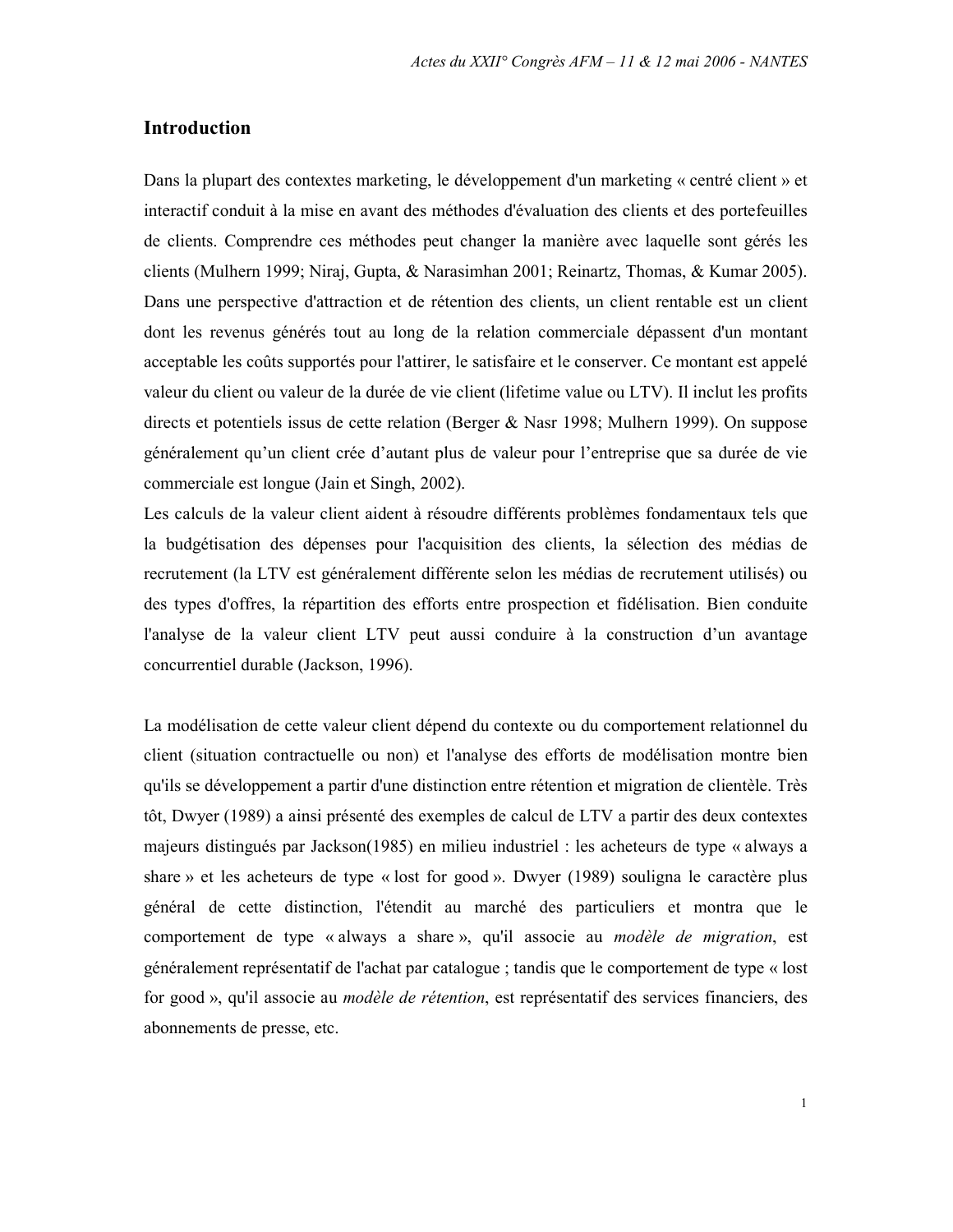A partir de ces travaux de Berger et Nasr (1998) et de Blattberg et Deighton (1996), Pfeifer et Carraway (2000) travaillent en appliquant les chaînes de Markov à la modélisation de la relation client et aux calculs de la LTV. Calciu et Salerno (2002) synthétisent et organisent plusieurs formules de calcul de la Lifetime Value. Ils utilisent une double taxonomie : celle des modèles de comportement relationnel du client - les modèles de rétention et de migration et celle des méthodes de calcul - algébrique et matriciel. Plusieurs études empirique ont été développés depuis en utilisant cette dichotomie (Gupta, Lehmann, & Stuart, 2004; Kumar, Ramani, & Bohling, 2004; Reinartz et al. 2005)

Les deux types de comportement temporels des clients dans la relation avec l'entreprise, appelés différemment selon les auteurs (« lost for good » / « always a share » pour Jackson, « modèle de rétention »/ « modèle de migration » pour Dwyer ou « contractuel »/ « non contractuel » pour Reinartz et Kumar), affichent des patterns de migration différents. Le *modèle de rétention* considère qu'une unité sociale reste cliente tant qu'elle génère des transactions. Cela signifie que si a un moment donné le client ne renouvelle pas son contrat ou ne génère aucune transaction il peut être considéré comme perdu pour de bon (lost for good) ou « ex-client ». Cela veut aussi dire que si un « ex-client » achète de nouveau il est considéré comme nouveau client et il s'agit plutôt d'un problème d'acquisition que de rétention de clientèle. L'évaluation du potentiel du client dans une relation de ce type va uniquement prendre en compte la *probabilité de rester client actif* d'une période à une autre ou ce que Blattberg, Getz et Thomas (2001) appellent la *probabilité de survie* du client. La durée de vie du client (customer lifetime) correspond au nombre de périodes successives durant lesquelles le client est et reste actif.

A contrario, le modèle de migration considère que les clients peuvent se re-manifester après quelques périodes sans achats et trace leur probabilité de se " réactiver ". L'évaluation du potentiel du client dans une telle relation repose sur la prise en compte jointe des probabilités de rester et de redevenir client actif après un nombre fixe de périodes, autrement dit, des probabilités de " survie " et de " réactivation ". La durée de vie du client correspond au nombre de périodes successives durant lesquelles le client, selon les estimations de l'entreprise, reste actif ou peut se réactiver. Pour qu'un client puisse conserver cette qualité après des périodes d'inactivité, la probabilité de se réactiver estimée par l'entreprise doit être supérieure à la probabilité de réponse des prospects. Dans le cas contraire le client est éliminé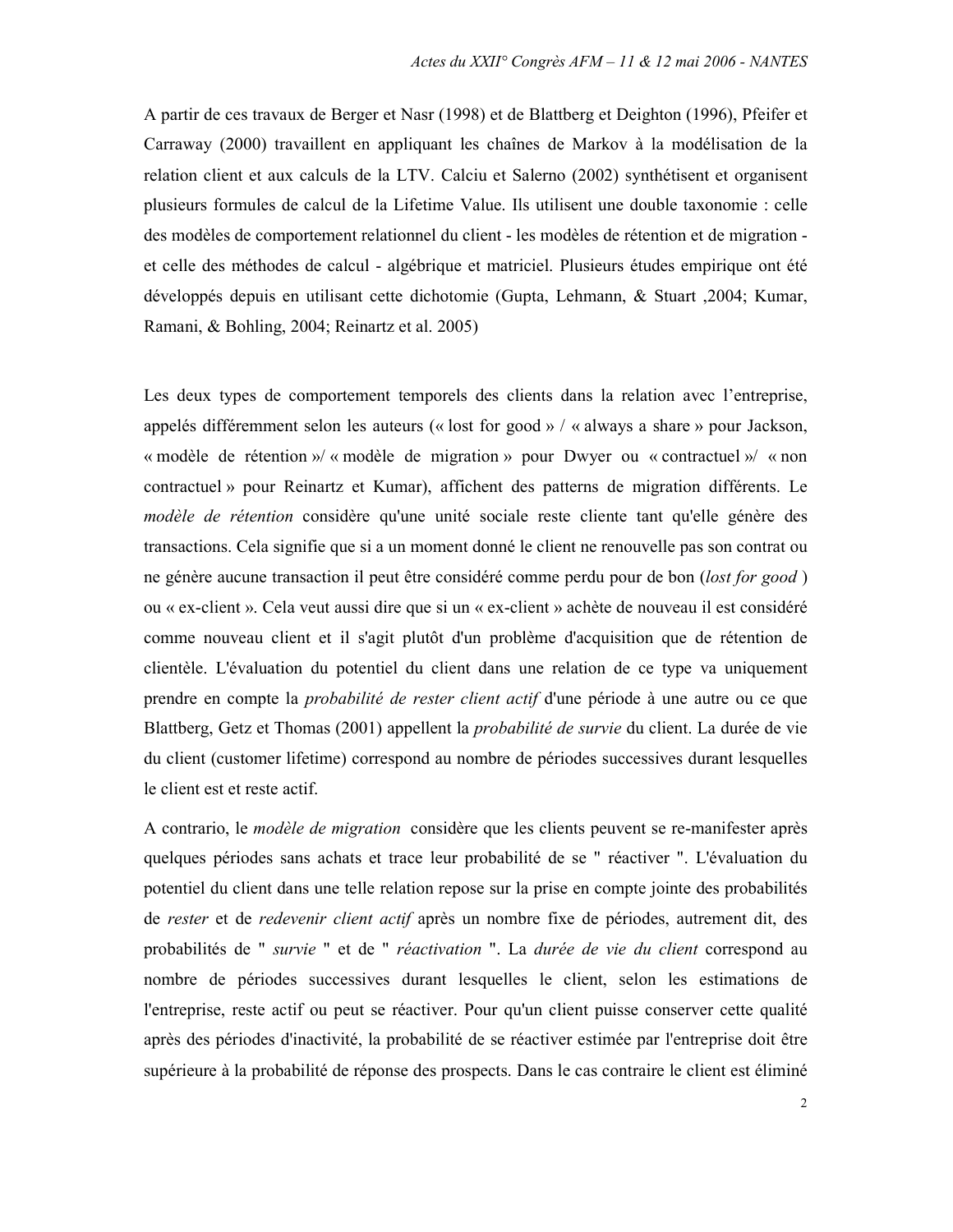de la base de données des clients et il devient un ex-client ou « purge », si l'on adopte la terminologie utilisée par les professionnels du marketing direct.

Ce papier propose une formulation stochastique des calculs de la valeur client en partant du modèle de rétention. Il montre d'abord que, pour des probabilités de rétention de clientèle constantes dans le temps, la réponse cumulée dans le cadre d'un modèle de rétention suit une distribution géométrique. Il utilise ensuite les fonctions génératrices, pour étendre cette approche à d'autres distributions de probabilité qui représentent des dynamiques similaires du comportement client. L'artefact du potentiel transactionnel actualisé est introduit pour généraliser l'approche de Blattberg et Deighton (1996) pour le calcul de la valeur et du capital client. Pour illustrer et tester les formules proposées, des analyses de sensibilité sont développées à partir d'exemples adaptés d'une série de travaux antérieurs qui s'inscrivent dans la même direction de recherche.

#### Formulation stochastique du modèle de rétention et quelques extensions

Ce papier ce concentre sur le modèle de rétention, selon lequel les clients, une fois perdus, ne reviennent plus (Rust, Lemon, & Zeithaml 2004). L'évaluation du potentiel du client dans une relation de ce type va uniquement prendre en compte la probabilité de rester client actif d'une période à une autre, ce que Blattberg et al. appellent la probabilité de survie du client. Au niveau individuel cela correspond à la probabilité d'un client de faire exactement  $n$  achats (et de s'arrêter après la n<sup>ième</sup> transaction). Ce qui peut être noté  $P$   $\overline{I} = n$ , où T est une variable aléatoire représentant le nombre cumulé de transactions. Cette formulation est plutôt générale et permet des extensions supplémentaires de l'analyse à des situations où les achats ne doivent pas être strictement consécutifs.

Dans le cas d'un modèle de rétention la *durée de vie du client (lifetime)*, correspond au nombre successif de périodes pour lesquelles le client reste actif. Si chaque transaction produit un gain unitaire (1 euro) alors le *potentiel transactionnel* d'un client qui reste actif  $n$ périodes vaut *n* unités monétaires. Mais en termes financiers, des revenus différés doivent être actualisés en appliquant un taux d'actualisation  $a(a \in [0,1))$ . Ainsi, le *potentiel transactionnel* 

*actualisé* du client en termes monétaires devient  $\sum_{t=0}^{n-1} \frac{1}{1+a}$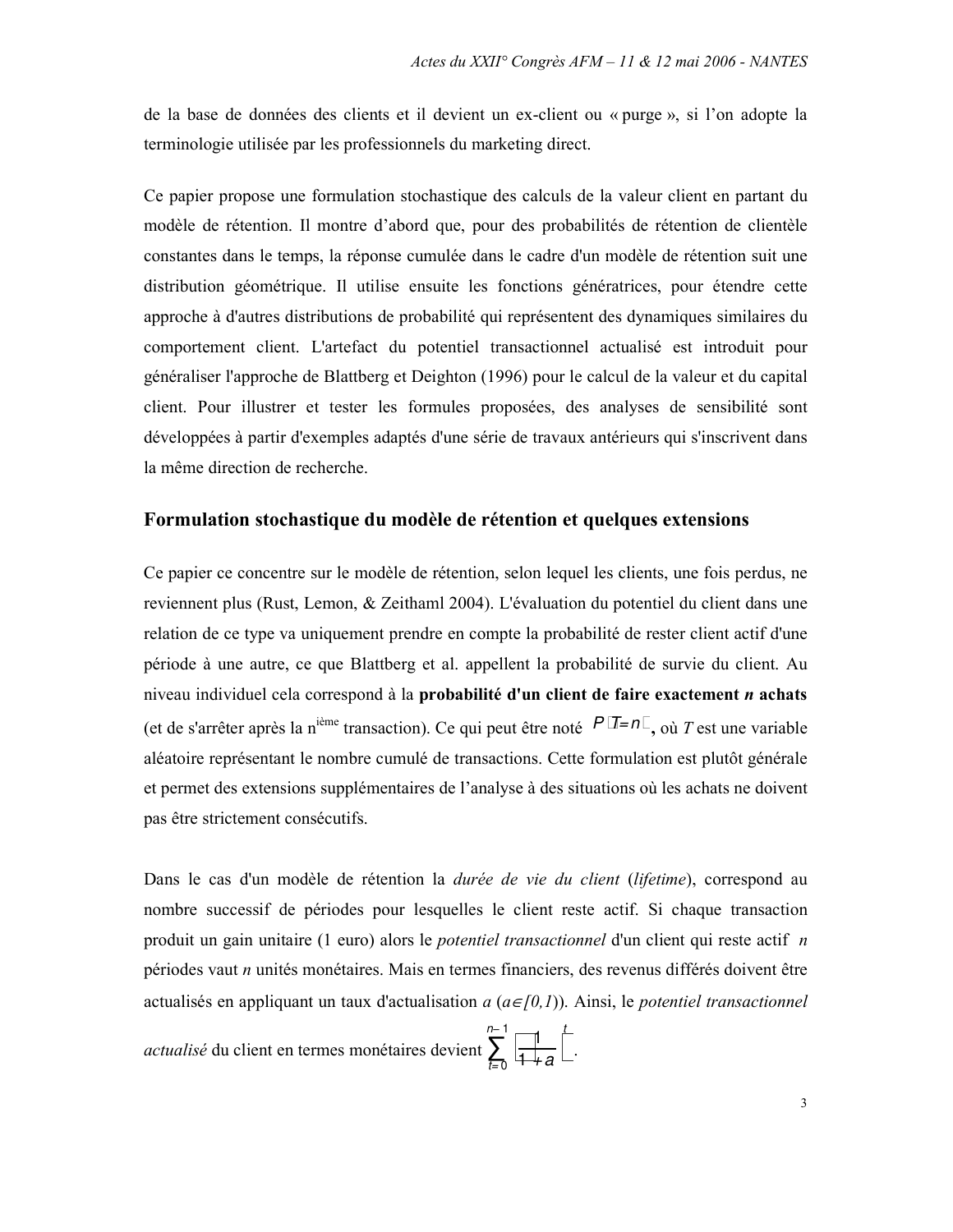Lorsqu'une *perspective à long terme* est adoptée, les clients acquis à une certaine période forment une cohorte (ou une population) avec des durées de vie potentielles (ou nombre d'achats potentiels) qui varient de un à l'infini. Le revenu moyen normalisé et actualisé d'une cohorte de clients peut être exprimé en termes stochastiques comme

$$
T^{a} = \sum_{n=1}^{\infty} \sum_{t=0}^{n-1} \frac{1}{1+a} t^{t} P T = n
$$
 (1)

ce qui est équivalent à la formule (2)

$$
\mathcal{T}^a = \sum_{t=0}^{\infty} \frac{P \text{ T} > t}{1 + a^t} \tag{2}
$$

Ceci est la formulation stochastique du potentiel transactionnel à long terme actualisé décrit dans Calciu et Salerno (2002).

Ces formules captent deux phénomènes à prendre en compte pour l'évaluation d'une cohorte de clients. L'un, l'attrition, intervient sur toute la durée de vie de la cohorte et révèle que les taux de rétention d'une période à l'autre sont toujours inférieurs à 100%. L'autre phénomène relève de la nécessité d'actualiser des revenus futurs. Un gain de  $1 \in$  obtenu après k années ne vaut plus que  $1/1 + a^{k}$ , où *a* représente le taux d'actualisation. Tout gain futur généré par une cohorte de clients sera simultanément affecté par l'attrition et par le taux d'actualisation et nécessite une correction.

Même si, intuitivement, un horizon de temps fini semble convenir dans les calculs de la lifetime value des clients, plusieurs arguments importants favorisent l'adoption d'un horizon infini. Premièrement, cela évite de fixer un horizon de temps arbitraire pour la durée de vie (lifetime) d'un client. Deuxièmement, les taux de rétention indiquent que la survie des clients, la probabilité de rester, diminue significativement. Troisièmement, l'application jointe des taux de rétention et actualisation garantit que les revenus en provenance d'un futur éloigné contribuent très peu à la LTV (lifetime value). Enfin, les modèles avec un horizon de temps infini sont beaucoup plus faciles à calculer et estimer (Gupta, Lehmann and Stuart, 2004).

 $\mathcal{T}^a$  la valeur espérée du potentiel transactionnel actualisé des clients, ou le revenu moyen normalisé et actualisé, n'est qu'un artefact de calcul (computationnel), une étape préliminaire dans les calculs de la lifetime value. Quand les marges et les coûts par client retenu restent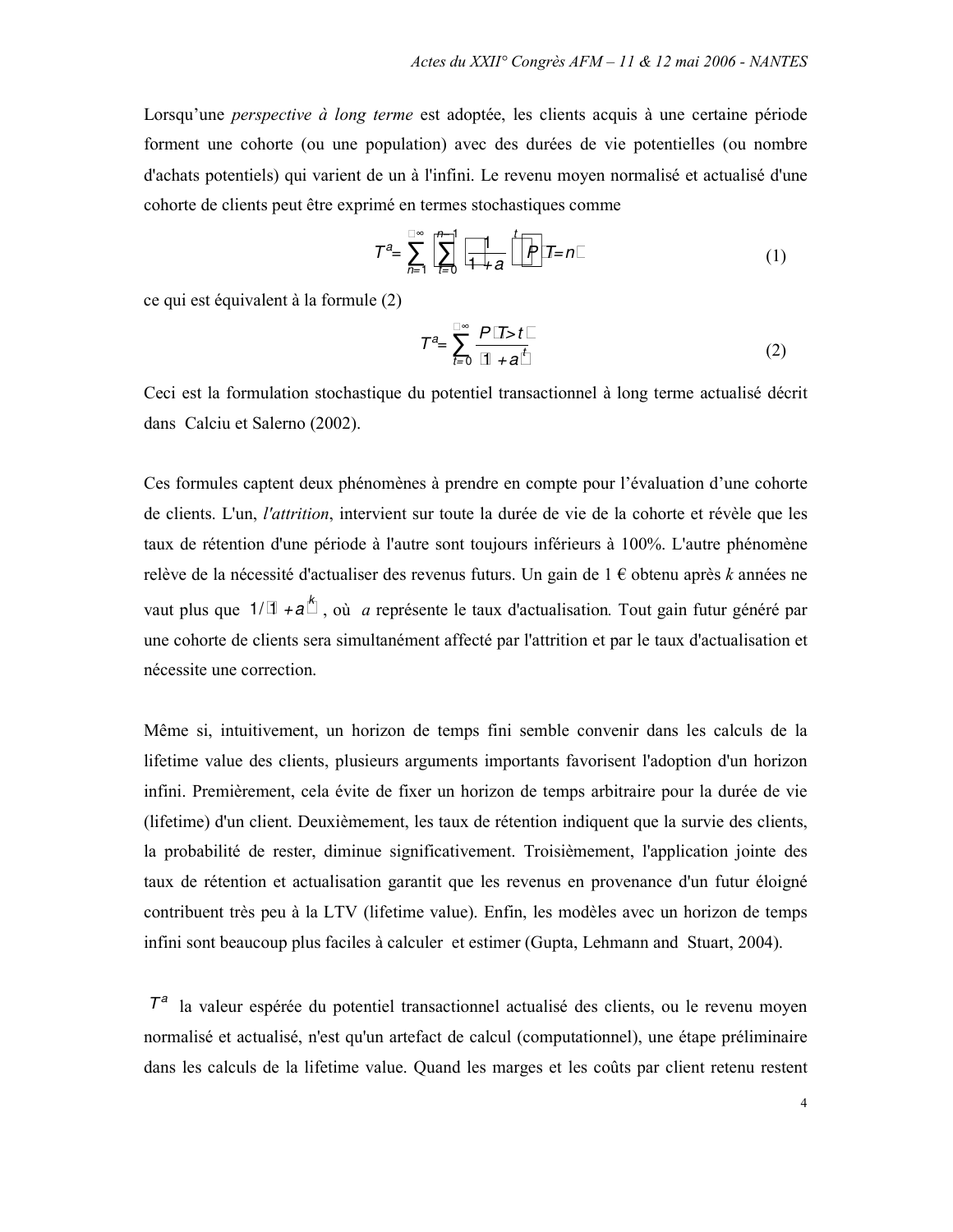constants ( $m_1=m_2$  = .. = m) and ( $c_1=c_2$  = .. = c) il est possible de calculer la Lifetime Value  $V^a$ du client en utilisant la formule suivante:

$$
V^a = m - c \, T^a \tag{3}
$$

Dwyer donne un exemple numérique qui illustre les mécanismes essentiels d'un modèle de rétention. Cet exemple a ensuite été adopté et discuté par de nombreux auteurs. Il traite d'une entreprise de presse magazine qui évalue le potentiel transactionnel et la valeur de ses abonnés pour une durée de vie estimée à cinq ans. La marge par client retenu est de 40€ dont 20€ sont des revenus issus des abonnements et 20€ sont des revenus publicitaires. Les coûts marketing par client retenu sont de 28€ et le taux d'actualisation est fixé à 20%.

N<sub>0</sub> Péri-Probabilité Probabilité Transactions Transactions Transactions Valeur **LTV** ode de rétention de survie (s) Cumulées actualisées cumulées présente nette client actualisées  $(r)$ par période  $(T^a)$  $(V^a)$  $\Pi(3)$  $\Sigma(4)$  $(4)/(1+a)^t$  $\Sigma(6)$  $(m-c)*(6)$  $\Sigma(8)$  $(1)$  $(2)$  $(3)$  $(4)$  $(5)$  $(6)$  $(7)$  $(8)$  $(9)$  $\mathbf{1}$  $\boldsymbol{0}$ 1.000 1.000 1.00 1.00 1.00 12 12 1.59 2  $\mathbf{1}$ 0.708 0.708 1.71 0.59  $7\phantom{.0}$ 19  $\overline{3}$  $\overline{2}$ 0.792 0.561 2.27 0.39 1.98 5 24  $\overline{4}$  $\overline{3}$ 0.826 0.463 2.73 0.27 2.25  $\overline{\mathbf{3}}$ 27 5  $\overline{4}$  $\overline{2}$ 0.840  $3.12$ 0.389 0.19 2.43 29  $\mathcal{L}$  $\mathcal{L}$  $\ddotsc$  $\ddotsc$  $\mathcal{L}$  $\dddotsc$  $\mathbb{R}^2$  $\ddotsc$  $\mathbb{R}^2$ 19 18 0.850 0.040 5.09  $0.00$ 2.88  $\theta$  $35$ 20 19 0.850 0.034 5.12  $0.00$ 2.89  $\mathbf{0}$ 35

Table 1 – Un exemple typique de modèles de rétention (adapté de Dwyer, 1989)

Dans cet exemple la probabilité de rester client (colonne 3) augmente légèrement avec le temps et se stabilise après quelques périodes. La *probabilité de survie* (colonne 4) à chaque période t est  $\prod_{k=1}^{n} p_k$ , le produit des probabilités de rester client durant toutes ces périodes. Il indique le nombre espéré de transactions par client à chaque période. Le nombre espéré cumulé de transactions par client durant la période analysée (colonne 5) est  $\sum_{r=0}^{t} \prod_{r=0}^{k} p_r$ c'est-à-dire la somme des probabilités de survie. Les colonnes 6 et 7 représentent les équivalents actualisés des colonnes 4 et 5. La probabilité de survie actualisée est une mesure ajustée des transactions espérées à chaque période (colonne 6) et les transactions cumulées

5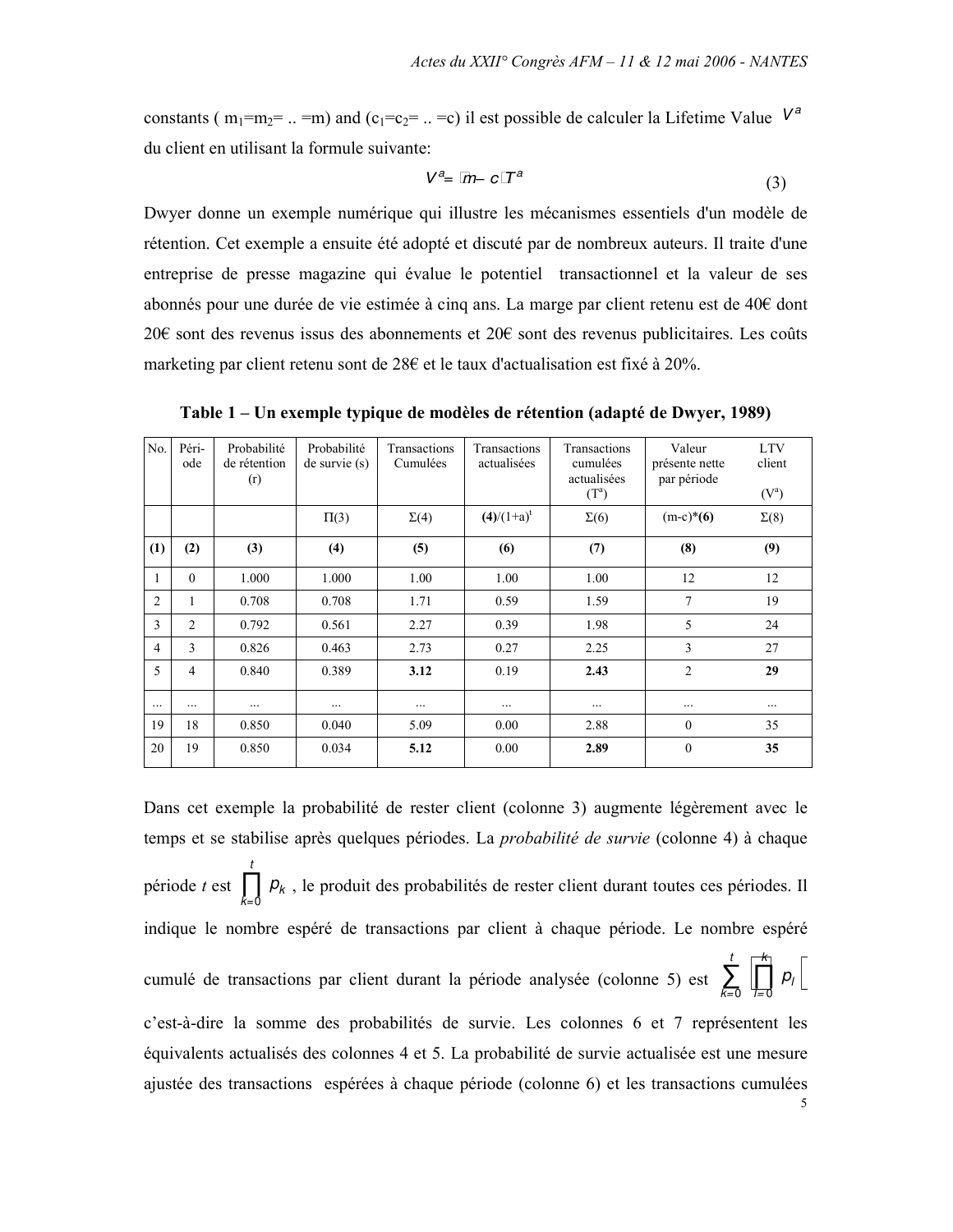actualisées (colonne 7) sont la somme de ces probabilités de survie actualisées  $\sum_{k=0}^{t} \left[ \prod_{i=0}^{k} p_i / 1 + a^{k} \right]$ . Le tableau montre que le nombre espéré de transactions

pour une durée de vie du client de 5 périodes est de 3,12 et sa version actualisée est 2,43. Le potentiel transactionnel actualisé à long terme est atteint en période 20 et reste inchangé à 2,89 quand l'horizon temporel est infini.

La valeur espérée du client durant chaque période (colonne 8) est le profit d'une transaction multiplié par le nombre espéré de transactions actualisé. Les valeurs pour la durée de vie et à long terme (colonne 9) sont obtenues en multipliant le profit d'une transaction par le potentiel transactionnel actualisé comme dans la formule 3.

Ces calculs sont représentatifs du phénomène analysé et aident à introduire les calculs de base associés à la LTV. Ils se réfèrent strictement au modèle de rétention décrit auparavant. Les développements suivants visent à étendre cette approche et à produire une formulation stochastique généralisée.

En développent la formule (1) on arrive à

$$
T^{a} = \frac{1+a}{a} \ 1 - \sum \frac{1}{1+a} \int_{0}^{n} P \ T = n \tag{4}
$$

ce qui est équivalent à

$$
T^{a} = \frac{1+a}{a} \quad 1 - E \quad \frac{1}{1+a} \tag{5}
$$

et

$$
T^{a} = \frac{1+a}{a} \ 1 - G \ \frac{1}{1+a} \tag{6}
$$

La fonction  $s$   $G s = E s<sup>T</sup>$  est appelée la fonction génératrice de la variable **aléatoire**  $^7$ . Les fonctions génératrices représentent un outil important dans la théorie de la probabilité. Elle ont été calculées pour un grand nombre de distribution de probabilité et peuvent être retrouvé dans tout manuel de probabilités. C'est la raison pour laquelle cette formule semble être très convenable pour le calcul du potentiel transactionnel  $T^a$  pour plusieurs distributions connues et illustrées dans le tableau 2.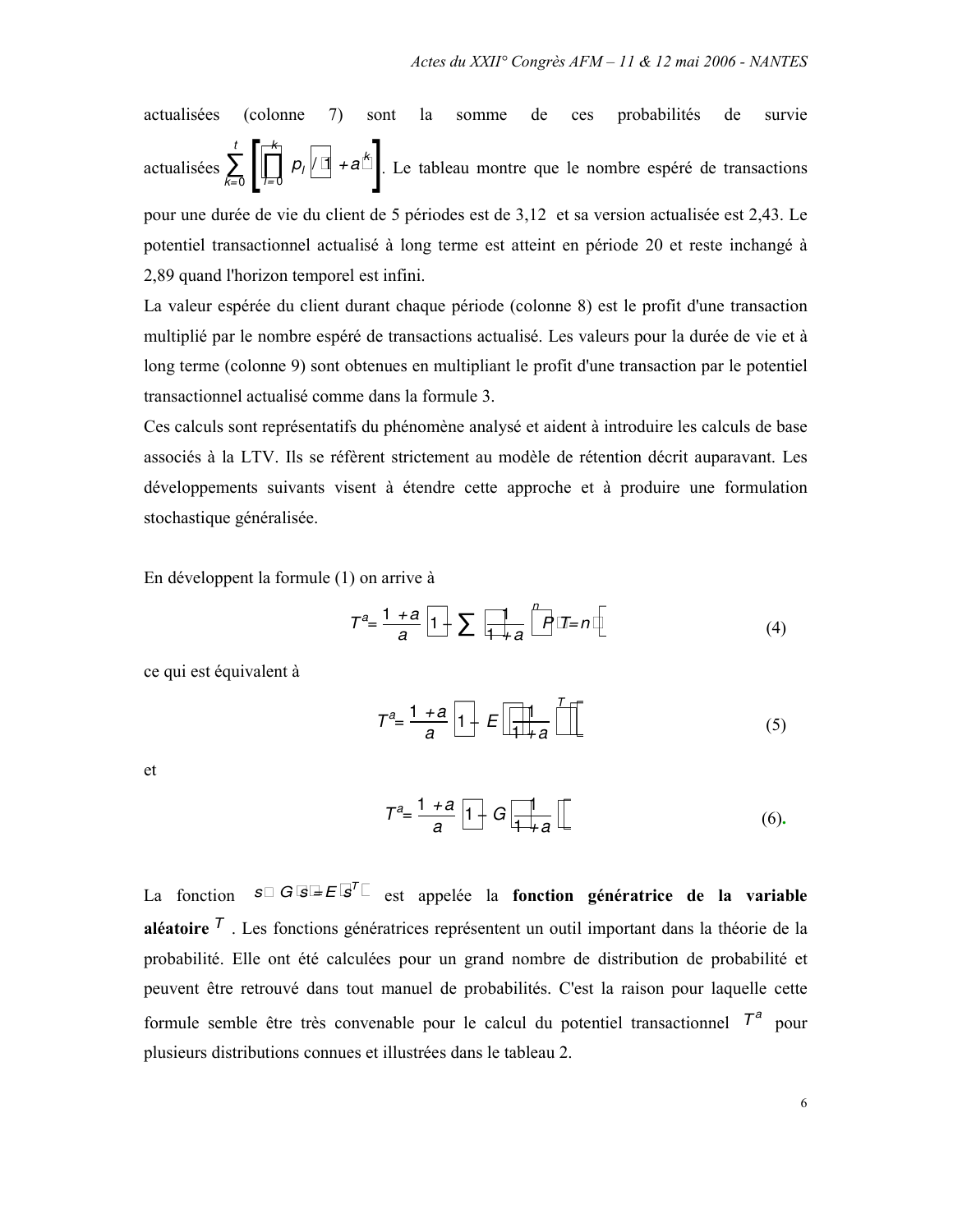|                            | Distribution $\mid P \mid T=n \mid n>1$                                                                      | $E$ T                             | G s          | $T^{a} = \frac{1+a}{a} 1 - G \frac{1}{1+a}$                                                                                |
|----------------------------|--------------------------------------------------------------------------------------------------------------|-----------------------------------|--------------|----------------------------------------------------------------------------------------------------------------------------|
| Géométrique                | 1 – p $p^{n-1}$                                                                                              | $1-p^{-1}$ $\frac{1-p}{s^{-1}-p}$ |              | $\frac{1+a}{1+a-p}$                                                                                                        |
| Poisson                    | $\frac{a^{n-1}}{n-1}e^{-a}$                                                                                  | $1 + \alpha$                      | $se^{a s-1}$ | $1 \frac{1}{a} 1 - e^{\frac{-\alpha a}{1+a}}$                                                                              |
| Neg.bino-<br>miale $(2,p)$ | <i>n</i> -1 $p^{n-k}$ 1 - $p^2$   2 1 - $p^{-1}$   $\frac{1-p}{s^{-1}-p}^2$   1 + a $\frac{a+2-2p}{1+a-p^2}$ |                                   |              |                                                                                                                            |
| Neg.bino-<br>miale $(k,p)$ |                                                                                                              |                                   |              | $C_{n-1}^{k-1} p^{n-k} 1 - p^k \mid k 1 - p^{-1} \mid \frac{1-p}{s^{-1} - p}^k \mid \frac{1+a}{a} 1 - \frac{1-p}{1+a-p}^k$ |

Table 2 – Calcul du potentiel transactionnel actualisé d'une cohorte de clients en utilisant les fonctions génératrices de plusieurs distributions de probabilité connues

La *distribution géométrique* peut être assimilée à un cas particulier du modèle de rétention discuté auparavant, où les probabilité de rétention restent constantes durant toute la durée de vie du client  $(p_1=p_2=..=p)$ . Les autres distributions de probabilité listées dans le tableau 2 reposent sur la même présomption que les probabilités d'achat restent constantes durant la vie du client.

La *distribution négative binomiale* s'applique à des situations où les client sont toujours considérés en tant que tel même s'ils ne répètent pas leurs achats k fois durant leur vie. Cela signifie que le client est considéré comme « perdu pour de bon » (lost for good) seulement après k occasions où il n'a pas acheté. Elle peut être appliquée dans des situations où une deuxième vie (ou troisième, ou quatrième) est considérée (Stauss et Friege, 1999; Thomas, Blattberg & Fox, 2004). Dans certaines circonstances cette distribution peut être utilisée pour représenter un modèle de migration à probabilités d'achat constantes.

La *distribution Poisson* peut être appliquée à des situations ou les clients deviennent se lassent du produit.

Chaque distribution du tableau 2, représente un modèle spécifique de comportement dynamique du client et peut être utilisé dans des calculs de la « lifetime value » et de la « long *term* » value du client.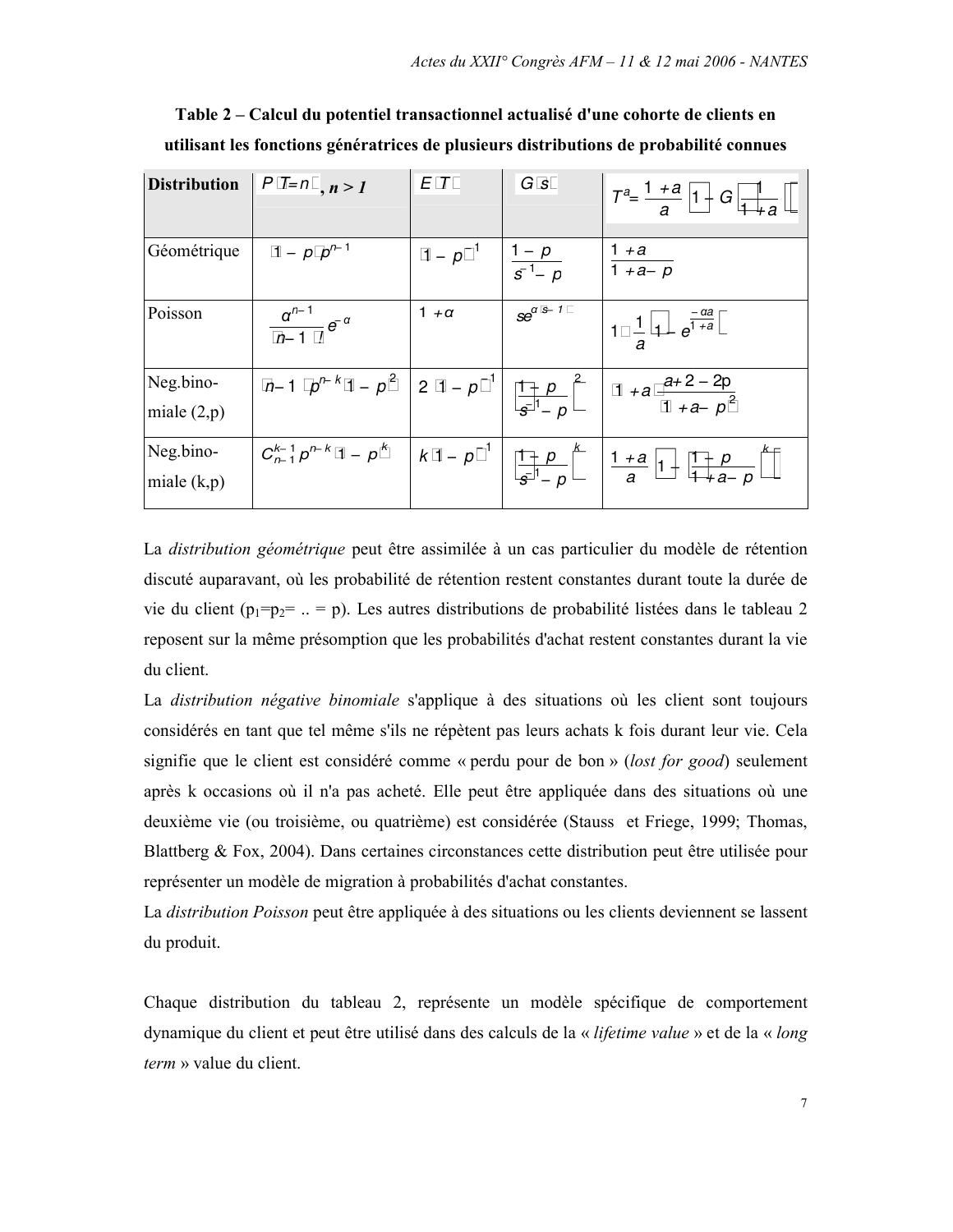Prenons la *distribution géométrique* qui correspond au modèle de rétention à probabilités constantes. L'adaptation de l'exemple de Dwyer à une situation ou la probabilité de rétention reste constante conduit aux calculs suivants:

| No.            | Péri-<br>ode   | Probabilité<br>de retention<br>(r) | Probabilité<br>$de$ survie $(s)$ | Transactions<br>Cumulées | Transactions<br>actualisées | Transactions<br>cumulées<br>actualisées<br>$(T^a)$ | Valeur<br>présente nette<br>par période | <b>LTV</b><br>client<br>$(V^a)$ |
|----------------|----------------|------------------------------------|----------------------------------|--------------------------|-----------------------------|----------------------------------------------------|-----------------------------------------|---------------------------------|
|                |                |                                    | $\Pi(3)$                         | $\Sigma(4)$              | $(4)/(1+a)^t$               | $\Sigma(6)$                                        | $(m-c)*(6)$                             | $\Sigma(8)$                     |
| (1)            | (2)            | (3)                                | (4)                              | (5)                      | (6)                         | (7)                                                | (8)                                     | (9)                             |
| 1              | $\theta$       | 1.0                                | 1.000                            | 1.00                     | 1.00                        | 1.00                                               | 12                                      | 12                              |
| $\overline{2}$ | 1              | 0.8                                | 0.800                            | 1.80                     | 0.67                        | 1.67                                               | 8                                       | 20                              |
| 3              | $\overline{c}$ | 0.8                                | 0.640                            | 2.44                     | 0.44                        | 2.11                                               | 5                                       | 25                              |
| 4              | 3              | 0.8                                | 0.512                            | 2.95                     | 0.30                        | 2.41                                               | 4                                       | 29                              |
| 5              | 4              | 0.8                                | 0.410                            | 3.36                     | 0.20                        | 2.60                                               | $\overline{2}$                          | 31                              |
| $\cdots$       | .              | $\cdots$                           |                                  | .                        | $\cdots$                    | $\cdots$                                           | $\cdots$                                |                                 |
| 19             | 18             | 0.8                                | 0.018                            | 4.93                     | 0.00                        | 3.00                                               | $\mathbf{0}$                            | 36                              |
| 20             | 19             | 0.8                                | 0.014                            | 4.94                     | 0.00                        | 3.00                                               | $\theta$                                | 36                              |

Table 3 – Un exemple de modèle de rétention à probabilités constantes (distribution géométrique)

Dans une durée de vie client (lifetime) de 5 périodes on peut atteindre 3,36 transactions ce qui correspond à 2,43 transactions actualisées. Le potentiel à long terme 3 est atteint en période 16 et reste le même quand l'horizon devient infini. Ce résultat est facilement vérifié en appliquant la fonction génératrice de la distribution géométrique pour calculer le potentiel transactionnel à long terme du tableau 2,  $T^2 = (1+a)/(1+a-p) = (1+0,2)/(1+0,2-0.8) = 3$ .

La *distribution négative binomiale* peut être vue comme une généralisation de la distribution géométrique et, en tant que telle, permet la représentation d'une gamme plus large de comportements dynamiques des clients. En faisant varier le coefficient  $k$  de la distribution négative binomiale dans le tableau 2 on obtient les formulations suivantes du potentiel transactionnel actualisé à long terme  $(voir)$ tableau  $4)$ . en utilisant  $1a$ formule:  $T^a = 1 + a/a 1 - 1 - p/1 + a - p^k$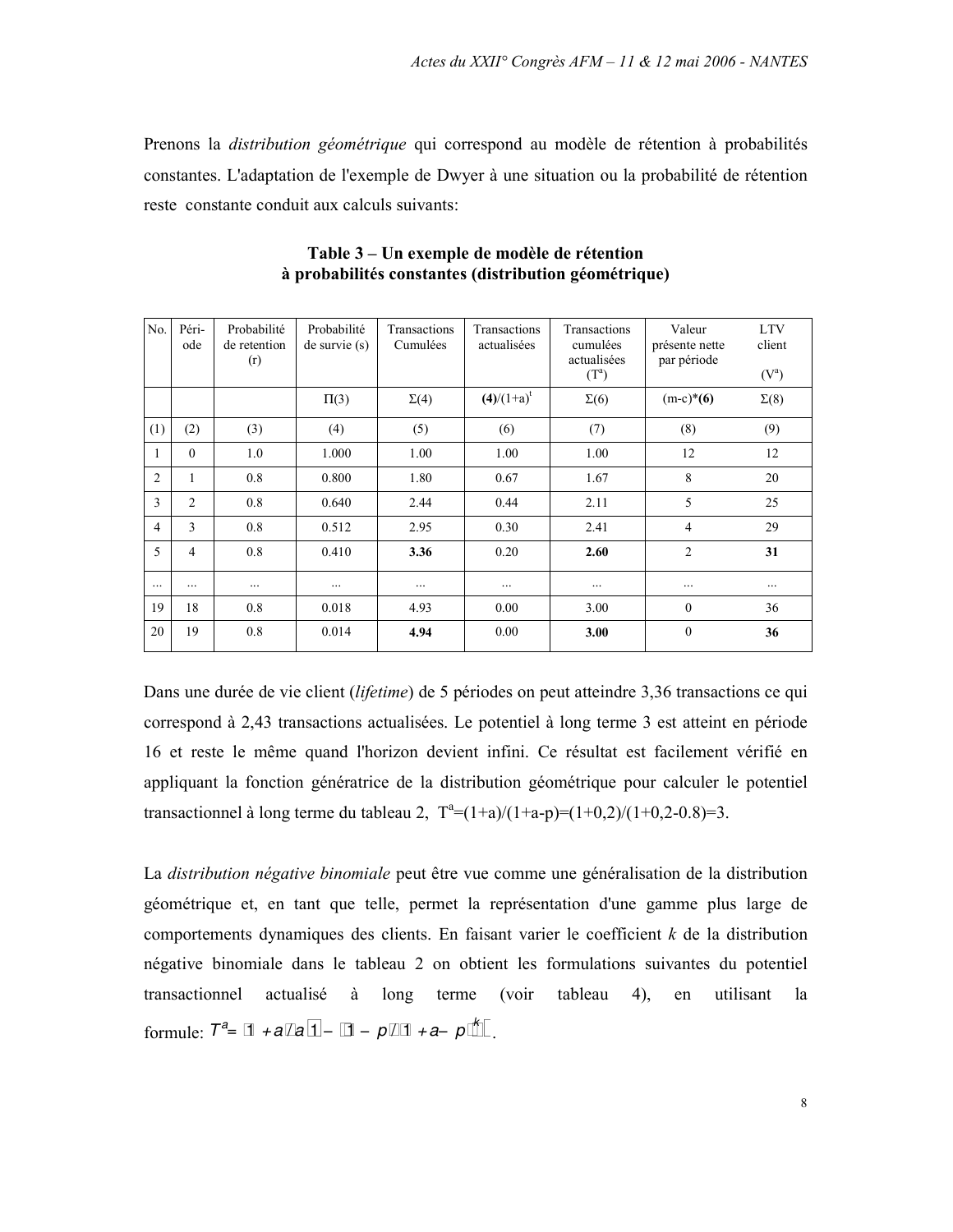| . .<br>Λ.     |      | ∽    |      |      |      |      |      |      |      | 10   | $\mathbf{r}$ | 14  |
|---------------|------|------|------|------|------|------|------|------|------|------|--------------|-----|
| $Ta$ .<br>. . | 3.00 | 4.50 | 5.25 | 5.62 | 5.81 | 5.91 | 5.95 | 5.98 | 5.99 | 5.99 | 6.00         | 6.0 |

Tableau 4 – Valeurs de  $T^a$  pour de coefficients k variables dans la distribution négative binomiale

Le coefficient k=1 signifie que si un client n'achète pas une fois il est considéré comme perdu pour de bon et doit être rayé de la liste des clients (purgé). C'est typiquement le cas du modèle de rétention. Quand k=2 le client est considéré comme perdu pour de bon seulement après ne pas avoir acheté deux fois, quand k=3 il est perdu pour de bon après ne pas avoir acheté trois fois et ainsi de suite. Cela signifie que plus les valeurs de k sont grandes, plus des clients sont retenus d'un cycle d'affaire (business cycle) à l'autre, ce qui entraîne un nombre plus important de transactions cumulées à long terme. Cela explique pourquoi une augmentation

des valeurs de k correspond à un potentiel transactionnel actualisé à long terme plus grand

### Formulation stochastique du calcul de la lifetime value du client et optimisation

Un regard proactif sur les calculs de la lifetime value des clients devrait prendre en compte deux aspects importants. Premièrement, la valeur produite dépend de la probabilité de réponse du client qui à son tour est déterminée par les efforts de rétention. Blattberg et Deighton (1996) expriment la probabilité de rétention comme une fonction de l'effort marketing (R) affecté aux clients ciblés à chaque période. La probabilité de rétention peut être exprimée comme fonction du budget de rétention de la manière suivante:  $p(R) =$  plafond \* (1-exp(-b\*) R)). Le plafond et la sensibilité (élasticité) (b) du client à l'effort de rétention peuvent être estimés par calcul décisionnel *(decision calculus)* en utilisant des estimations subjective de la réponse des clients par les responsables (Berger & Nasr, 1998; Calciu & Salerno, 2002).

Deuxièmement, la marge est seulement collectée sur les clients qui restent après la campagne de rétention alors que les coûts de rétention s'appliquent à tous les clients ou prospects ciblés au début de la campagne.

En prenant en compte ces deux aspects, nous développons une formulation stochastique plus générale des calculs de la lifetime value. Elle permet d'exprimer les probabilités de réponse comme une fonction des coûts de rétention de la firme et d'allouer de manière optimale les dépenses de rétention. Elle offre aussi une généralité suffisante pour pouvoir accommoder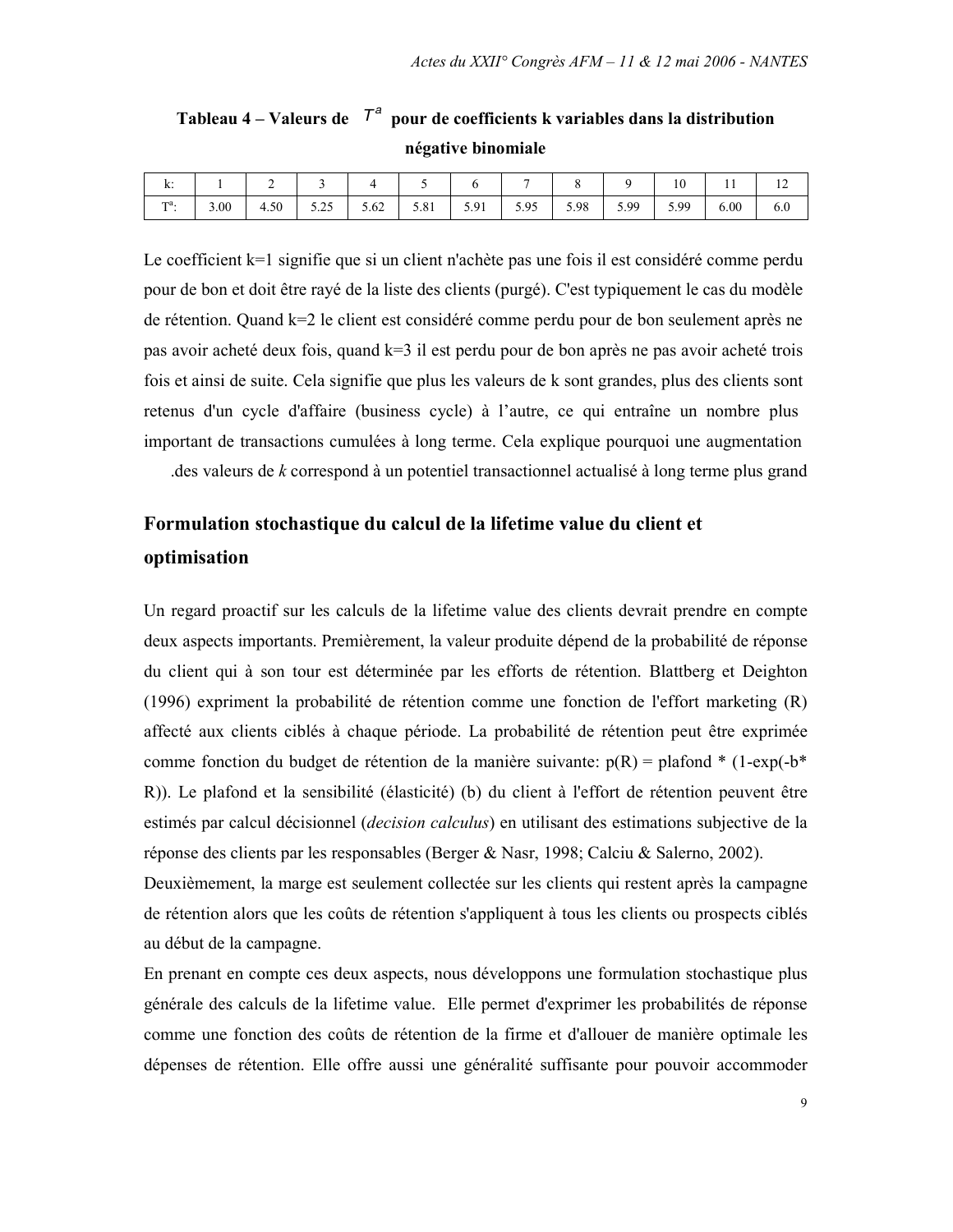plusieurs modèles de dynamique des clients. En considérant comme auparavant, les marges  $(m)$  par client retenu et les coûts par client ciblé  $(R)$  comme constants dans le temps nous généralisons la formule (3) comme suit:

$$
V^{a} R = m \sum_{t=1}^{\infty} \frac{P T \ge t+1}{1 + a^{t}} - R \sum_{t=1}^{\infty} \frac{P T \ge t}{1 + a^{t}} + m
$$
 (7)

Cette formula calcule la lifetime value du client comme fonction des coûts de rétention par client ciblé. Elle indique que à  $t=0$  la société recoit de la marge des clients acquis sans supporter de coûts car, par convention et comme Berger et Nasr (1998), nous considérons que les coûts d'acquisition des clients doivent être traité séparément. Au t $>0$  les coûts de rétention  $(R)$  sont affectés à tous les clients ciblés présents dans la cohorte (au temps t) tandis que la marge (m) est collectée seulement sur des clients qui auront répondu, c'est-à-dire les clients toujours présent une période plus tard (au temps t+1).

 $T<sup>a</sup>$  est un artefact convenable pour représenter le nombre cumulé de transactions alias clients. En utilisant  $(2)$  dans  $(7)$  nous obtenons:

$$
V^a R = m - \frac{R}{1+a} T^a \ p \ R \tag{7}
$$

Celle-ci est une formulation assez générale qui peut être appliquée à tous les modèles de rétention et à d'autres modèles associés de la dynamique des clients. Comme la valeur à long terme des clients est une fonction des coûts de rétention, les responsables peuvent utiliser cette formule pour trouver les dépenses optimales de rétention des clients.

### Application au modèle de rétention à probabilités constantes

Le cas particulier des modèles de rétention à probabilités de rétention constantes a été assimilé ici au modèle de distribution géométrique. Sa valeur à long terme peut facilement être calculée en introduisant le  $T^a$  qui correspond à la distribution géométrique du tableau 2 dans la formule (8) et en exprimant la probabilité de rétention comme une fonction de l'effort de rétention  $p(R)$ .

La formule à maximiser devient:

$$
V^{a} R = m - \frac{R}{1 + a} \frac{1 + a}{1 + a - p} = \frac{1 + a m - R}{1 + a - p R}
$$
 (8)

La dépense de rétention R optimum peut être trouvé en maximisant  $V^a(R)$ .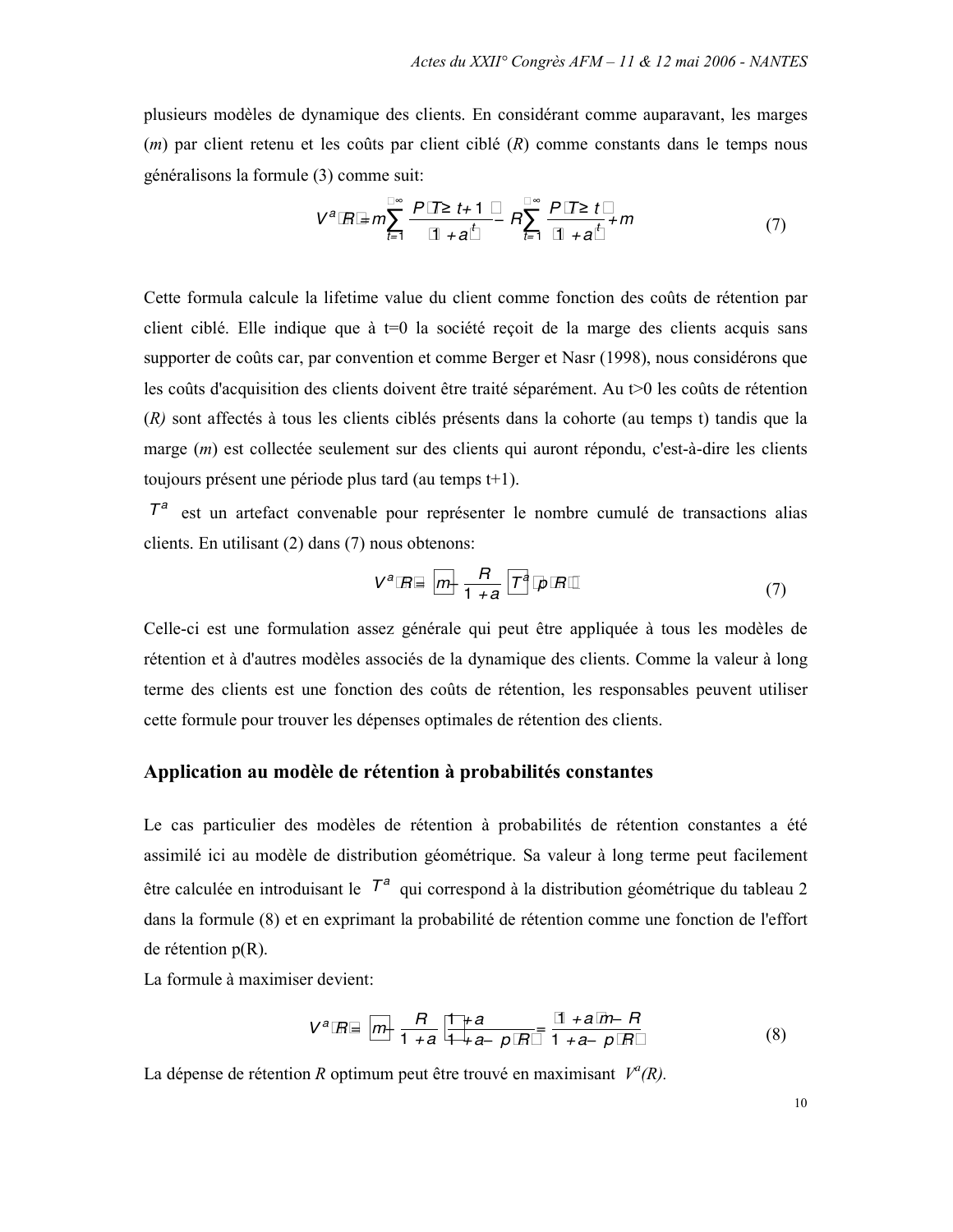La procédure d'optimisation est analogue à celle suggérée par Blattberg et Deighton (1996). La ressemblance entre nos formules et celles développées par ces auteurs ressort plus clairement si on utilise comme point de départ pour dériver la valeur client à long terme la formule (7) qui est plus explicite.

$$
V^{a} R = \frac{T^{a} p R}{1 + a} \text{ mp } R - R + m = \frac{mp R - R}{1 + a - p R} + m = \frac{1 + a m - R}{1 + a - p R} \tag{9}
$$

Cette formule montre clairement que, dans le processus de rétention, le profit d'une transaction est donné par la marge multipliée par la probabilité de retenir le client moins le coût de rétention. Elle met en évidence que les coûts de rétention sont affectés à tous les clients ciblés tandis que la marge est collectée seulement sur les clients retenus.

Pour donner un exemple nous utilisons les données du tableau 3 avec la différence notable que la probabilité de rétention n'est pas fixée d'avance mais constitue une fonction de réponse contrôlable par le décideur à travers les dépenses de rétention:  $p(R)=0.81*(1-exp(-0.16*R))$ . Une illustration graphique est donnée par la figure 2 où le modèle de rétention à probabilité constante apparaît comme un cas particulier d'un modèle plus général de la dynamique des clients basé sur la distribution négative binomiale, où le coefficient de tolérance  $k = 1$ .

Elle montre que l'effort optimal de rétention par client R est de 14 $\epsilon$ . Il produit une probabilité de rétention  $p(R)=0.723$  et une valeur à long terme maximum (voir formule 10) de  $((1+0.2)*40 -14)/(1+0.2-0.723)=71.39\epsilon.$ 

#### Application au modèle plus général de la distribution négative binomiale

Afin de montrer que les formules de calcul de la lifetime value des clients développées ici ne sont pas limitées au modèle de rétention nous appliquons la même procédure d'optimisation au modèle du comportement dynamique du client plus flexible qui peut être assimilé au à la distribution négative binomiale. Comme indiqué précédemment la distribution négative binomiale peut être vue comme une généralisation de la distribution géométrique. Comme dans le modèle de rétention discuté auparavant le client à toujours une probabilité d'achat constante, mais l'achat ne doit pas intervenir successivement. Le client a maintenant un degré de tolérance k et sera considéré comme « perdu pour de bon » (lost for good) seulement après k achats non répétés. Prenons le cas où  $k=2$ . Le client peut se réactiver après ne pas avoir acheté une fois et sera considéré comme perdu pour de bon seulement après ne pas avoir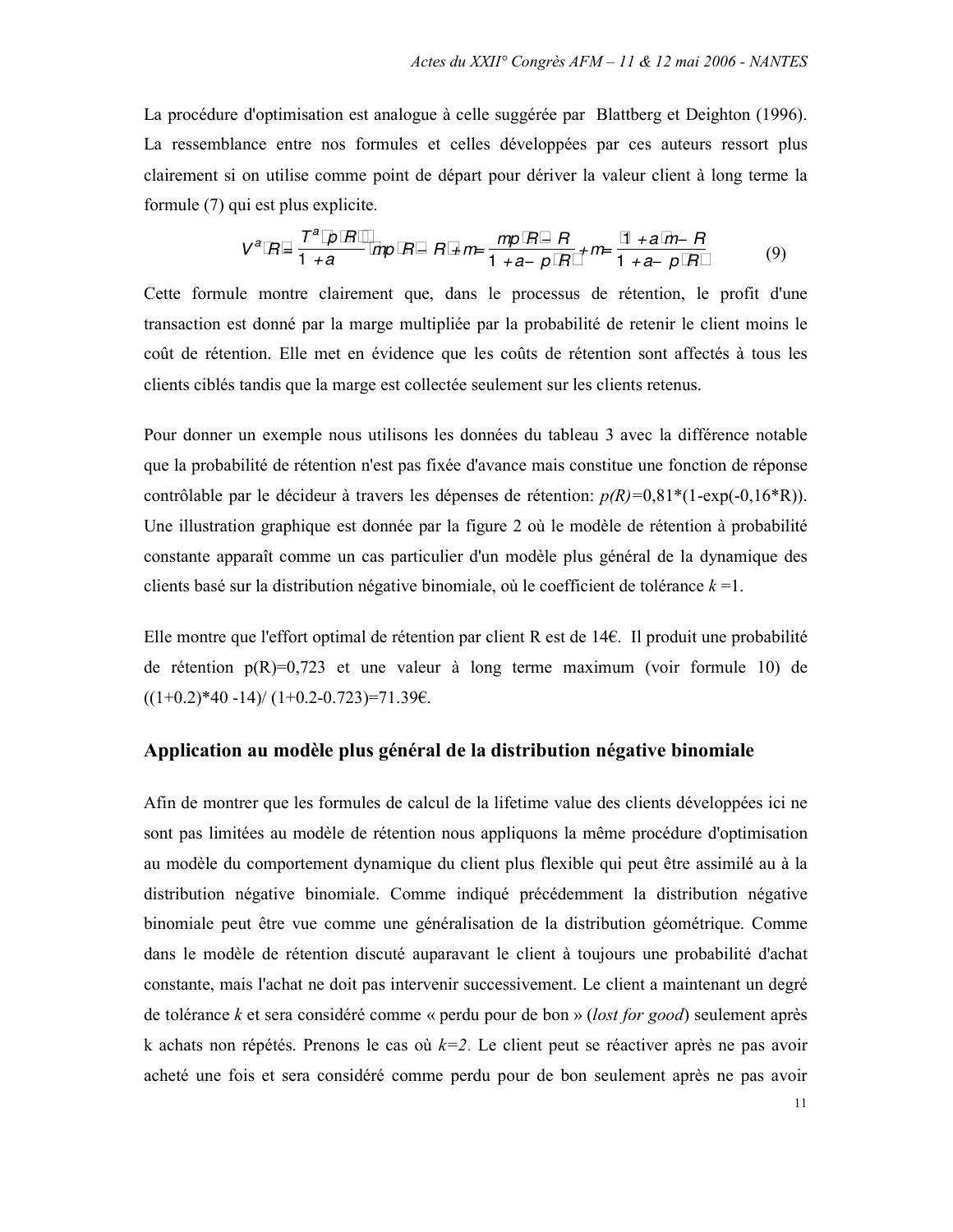acheté une deuxième fois. Il fera exactement  $n$  achats si le profil (pattern) des transactions est celui de la figure 1.

# Figure 1 – Profile des transactions dans un modèle de réponse neg.binomial avec degré de tolérance k=2  $USSSSSSSSSSSSSSSSSSSSSSSSSSS S\cdots SS$  U or  $SUSSSSSSSSSSSSSSSSSSSSSSSSS\cdots SS$  U

| or | <i>SSSSSSSSSSSSSSSSSSSSSSSSSU … SS</i><br>$n-1$ transactions<br>only one of them | one last<br>unsatisfying |
|----|----------------------------------------------------------------------------------|--------------------------|
|    |                                                                                  |                          |
| or | $SSS S S S S S S S S S S S S S S S S S S S S \cdots S S$                         |                          |
| or | $SSUSSSSSSSSSSSSSSSSSSSSSSS\cdots SS$                                            |                          |
|    |                                                                                  |                          |

Le calcul de la lifetime value qui correspond à ce cas général avec des valeurs variables de  $k$ , peut être déduit en introduisant la formule pour  $T^a$  qui correspond à la distribution négative binomiale du tableau 2 dans la formule 8 :

$$
V^{a} R = m - \frac{R}{1+a} \frac{1+a}{a} 1 - \frac{1-p R}{1+a-p R}^{k}
$$
 (10)

On peut montrer que pour k=1, qui est le modèle de rétention à probabilités constantes, la formule 10 se réduit à la formule 9, utilisée pour maximiser la lifetime value du client dans le modèle de rétention à probabilité constante. L'exemple numérique est le même que celui du modèle de rétention à probabilité constante mais une formule plus générale (10) et des coefficients de tolérance k variables sont utilisés.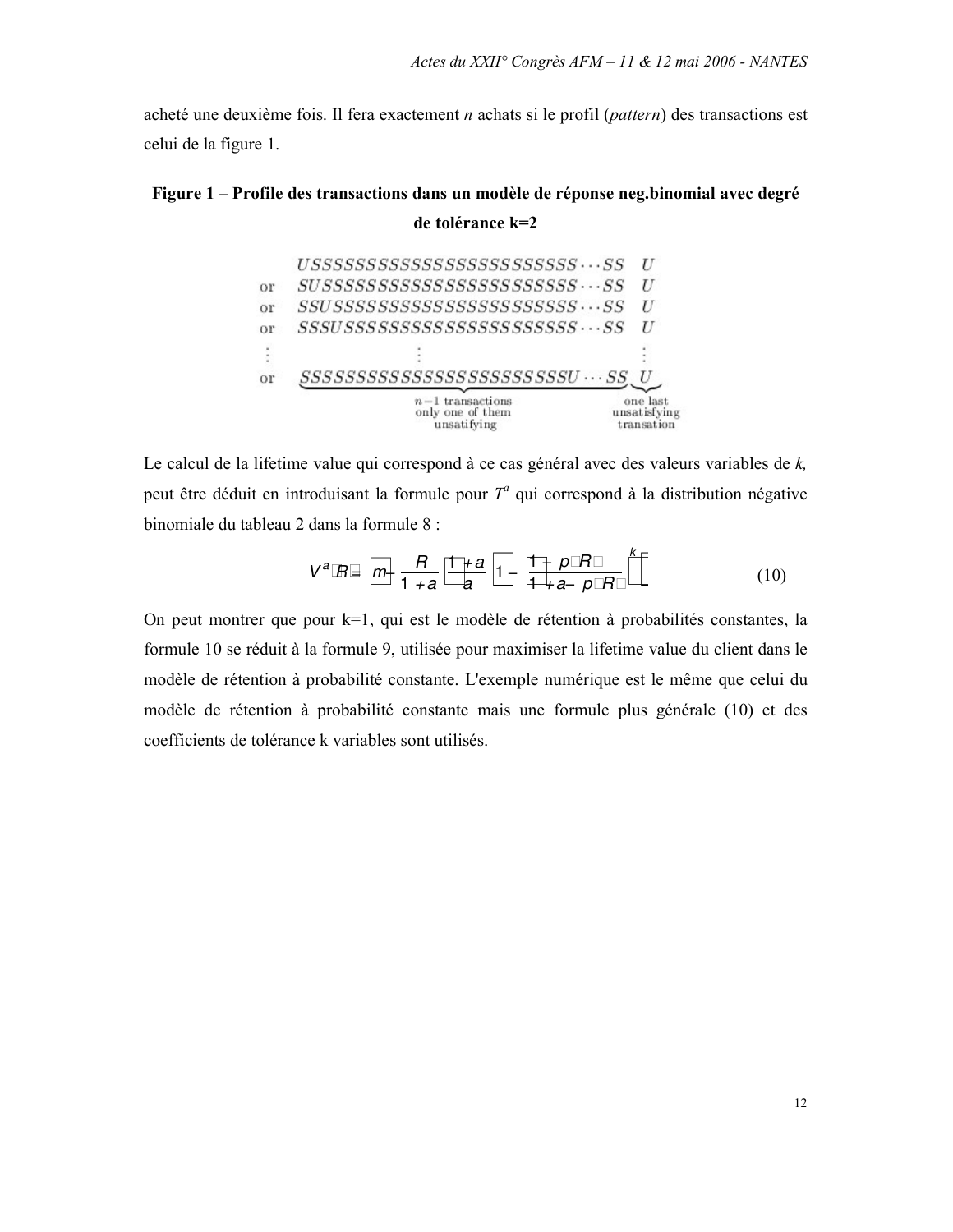



CLV for the neg.binomial retention model

Comme montré plus haut, augmenter la valeur de  $k$  permet d'obtenir un plus grand potentiel transactionnel actualisé pour probabilité d'achat donnée (p). De manière analogue, pour des dépenses de rétention données et une probabilité d'achat fixe, la valeur du client à long terme augmente aussi avec  $k$ . Plus le degré de tolérance  $k$  est grand, moins les dépenses par client sont nécessaires pour maximiser sa lifetime value.

Dans l'étape suivante nous étendons le raisonnement de Blattberg et Deighton (1996) à un modèle plus général d'acquisition et rétention basé sur la distribution négative binomiale. Nous utilisons les mêmes données inspirées de Dwyer (1989) avec la réponse d'acquisition et de rétention collectée virtuellement par calcul décisionnel (decision calculus), comme Berger et Nasr (1998).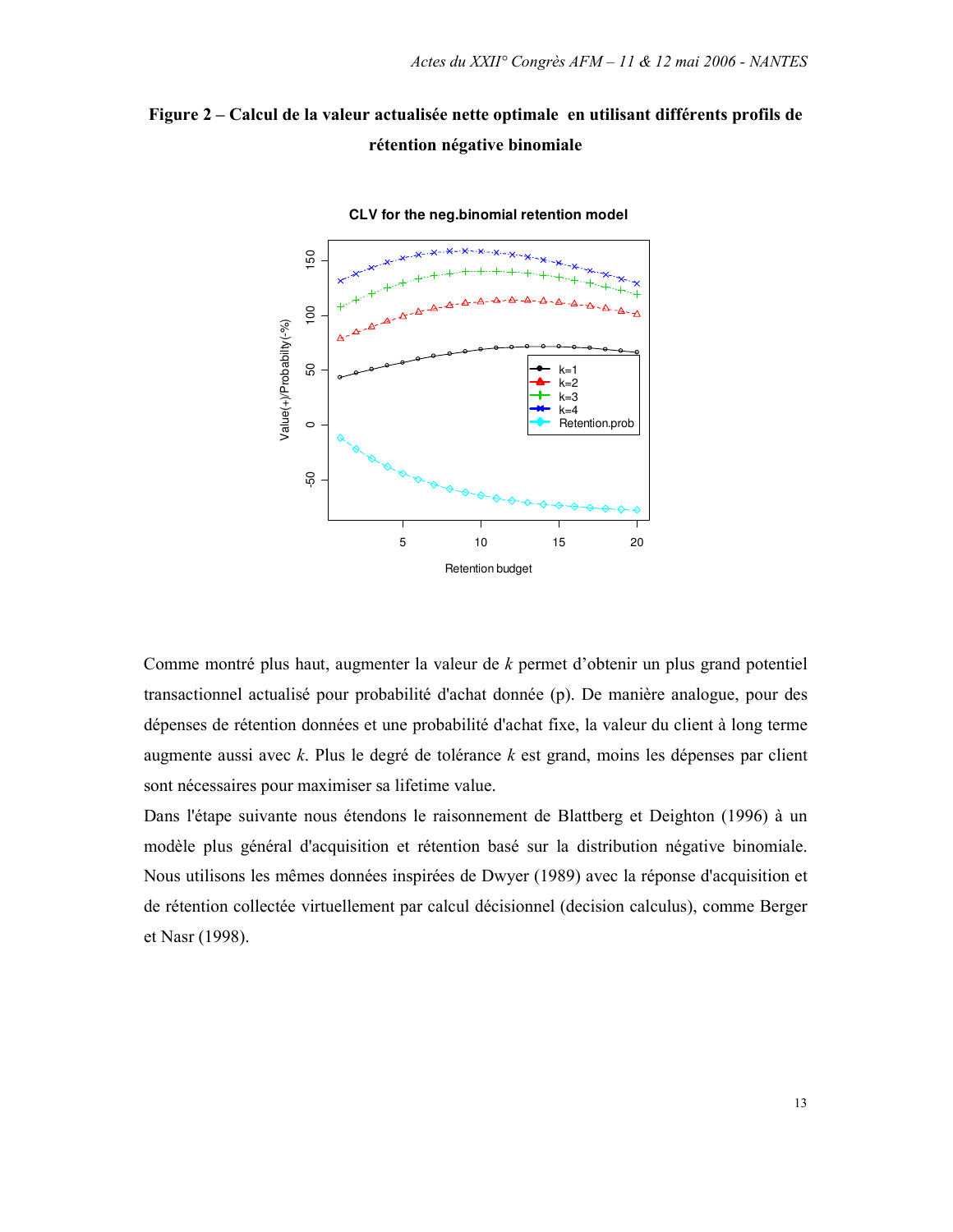### Procédure étendue pour trouver la répartition optimale entre les coûts d'acquisition et de rétention

Pour avoir une image compète de la profitabilité des clients, on ne peut ignorer l'étape d'acquisition, celle qui transforme les prospects en clients. Blattberg et Deighton (1996) appellent cette mesure de profitabilité du client "customer equity" ou capital client et proposent un modèle qui permet d'optimiser l'acquisition et la rétention des clients. Leur procédure transposée à notre approche généralisée peut être exprimé par la formule suivante qui sépare la phase d'acquisition de la phase de rétention tout en calculant ce qu'ils dénomment le capital client (*customer equity*) :

$$
CE^{a} A, B = p A V^{a} - A = p A \left[ m - \frac{B}{1 + a} T^{a} p B - m \right] + p A m - A
$$
 (11)

où A sont les coûts d'acquisition et  $p(A)$  la probabilité d'acquisition. Cette formule complète la logique du calcul de la valeur client en incluant les coûts d'acquisition des clients  $c_a = A/p(A)$ .

Pour le cas particulier du modèle de rétention à probabilités constantes la formule (11) peut être exprimée d'un manière plus proche de la démarche originale de Blattberg et Deighton  $(1996)$ :

$$
CE^{a} A, R = p A \frac{mp R - R}{1 + a} T^{a} p R A
$$
 (12)

En suivant les raisonnement appliqué précédemment au coûts de rétention, les coûts d'acquisition peuvent être exprimés comme des dépenses par prospect et divisés par la probabilité d'acquisition  $p(A)$ , qui à son tour est un fonction de ces dépenses. Maximiser la profitabilité des clients se réduit à l'optimisation successive de la valeur d'acquisition et de la valeur de rétention.

La procédure d'optimisation, adaptée de Blattberg et Deighton (1996), trouve d'abord les dépenses par prospect qui maximisent la valeur d'acquisition des clients (p(A)  $m - A$ ) et utilise ensuite la probabilité d'acquisition qui résulte  $(p(A))$  pour calculer la valeur de *rétention* maximum ( $P A' V^a - m$ ). Le capital client (customer equity) maximum est alors la somme des valeurs d'acquisition et de rétention ainsi calculées.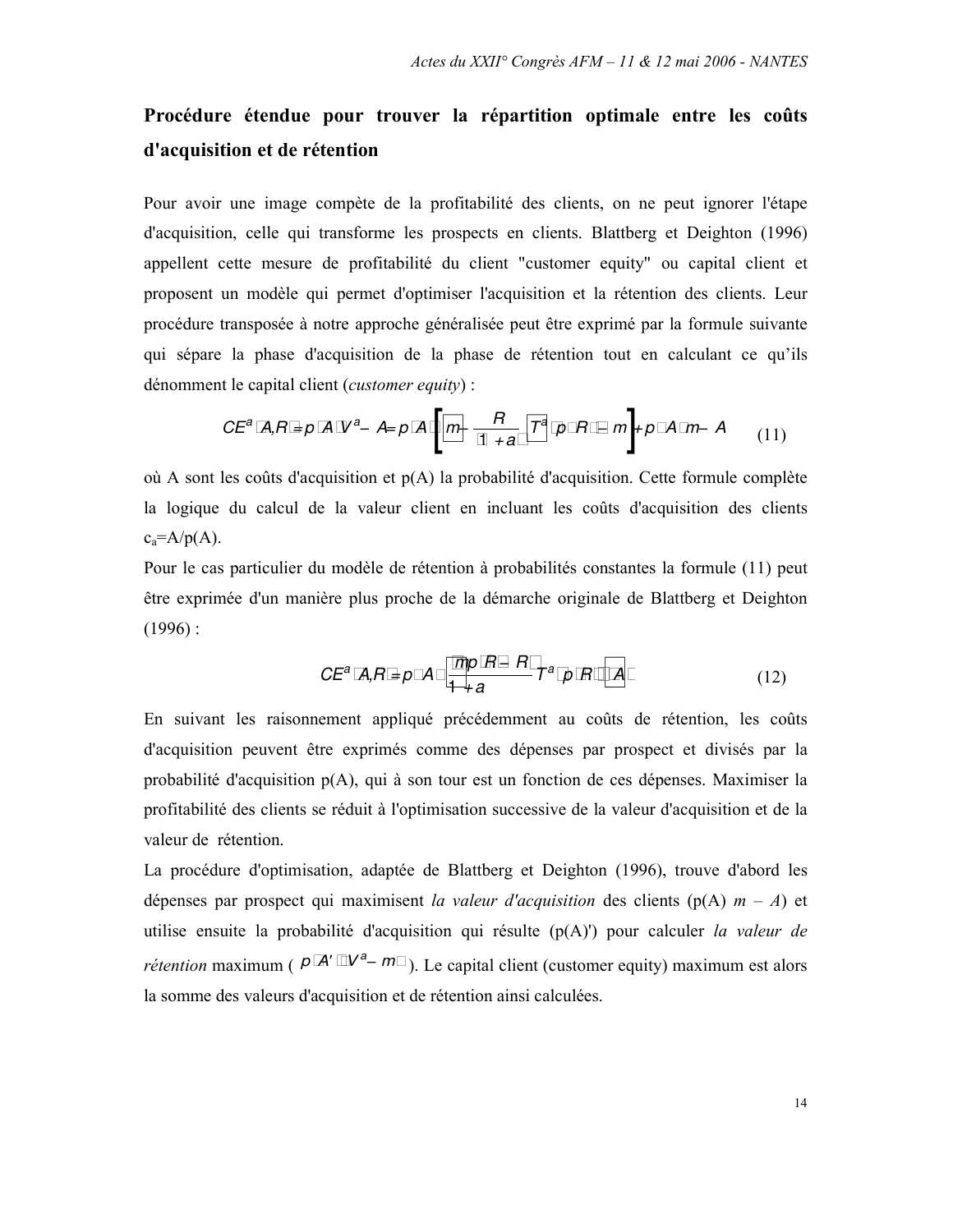A titre d'illustration nous appliquons cette procédure d'optimisation au modèle de comportement dynamique du client basé sur la distribution négative binomiale et dérivons la formule correspondante de (12):

$$
CE^{a} \, \textit{A}, R = p \, \textit{A} \left[ m - \frac{R}{1+a} \, \frac{1+a}{a} \, 1 - \frac{1-p \, R}{1+a-p \, R}^{k} - m \right] + p \, \textit{A} \, m - \textit{A} \quad (13)
$$

Pour placer le problème de Blattberg and Deighton (1996) dans une perspective duale d'acquisition et de rétention, il est tout d'abord nécessaire d'exprimer la probabilité d'acquisition comme une fonction des dépenses d'acquisition par prospect, par exemple  $p(A)$  $= 0.4$  (1-exp(-0.1  $*$  A)). Le plafond du taux (probabilité) d'acquisition et son élasticité devraient être plus bas que les paramètres correspondants dans la fonction de réponse rétention, car les prospects sont habituellement moins réactifs à l'effort d'acquisition que ne le sont les clients aux efforts de rétention. Les valeurs optimales peuvent être trouvées graphiquement (voir figure 3).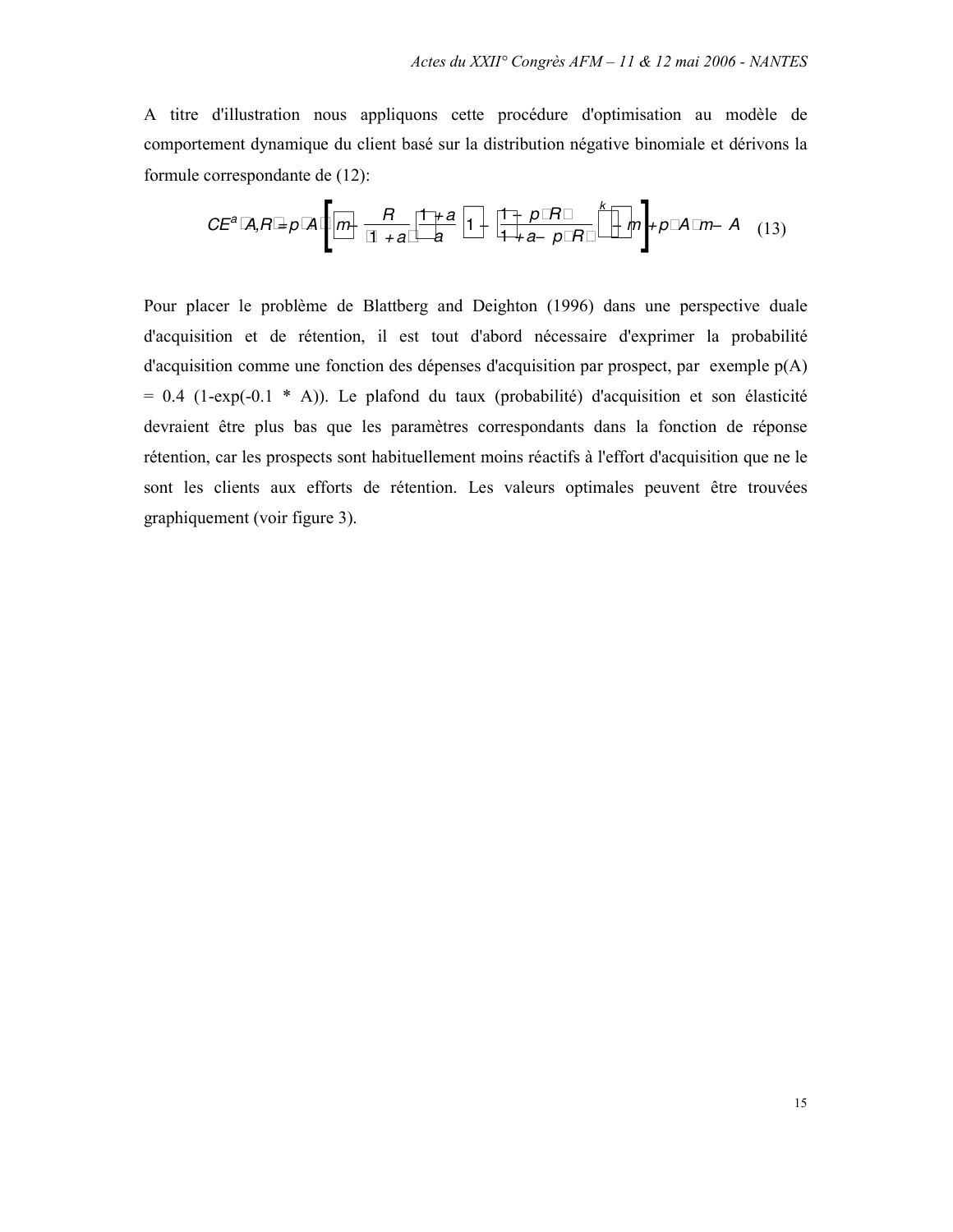

Figure 3 – Calcul de la LTV du client et optimisation

Avec un budget de 5 $\epsilon$  par prospect on atteint une probabilité de réponse (taux d'acquisition) de 0,157. Elle produit la meilleure valeur d'acquisition pour un prospect  $0.157*40-5 = 1.296$ et peut être lue sur l'échelle négative de la figure 3. Comme le montre le tableau 5, cette probabilité d'acquisition entre dans le calcul de la valeur de rétention qui atteint un maximum dont la valeur augmente avec le coefficient de tolérance  $k$  et peut être obtenue avec moins de dépenses de rétention quand  $k$  et plus grand.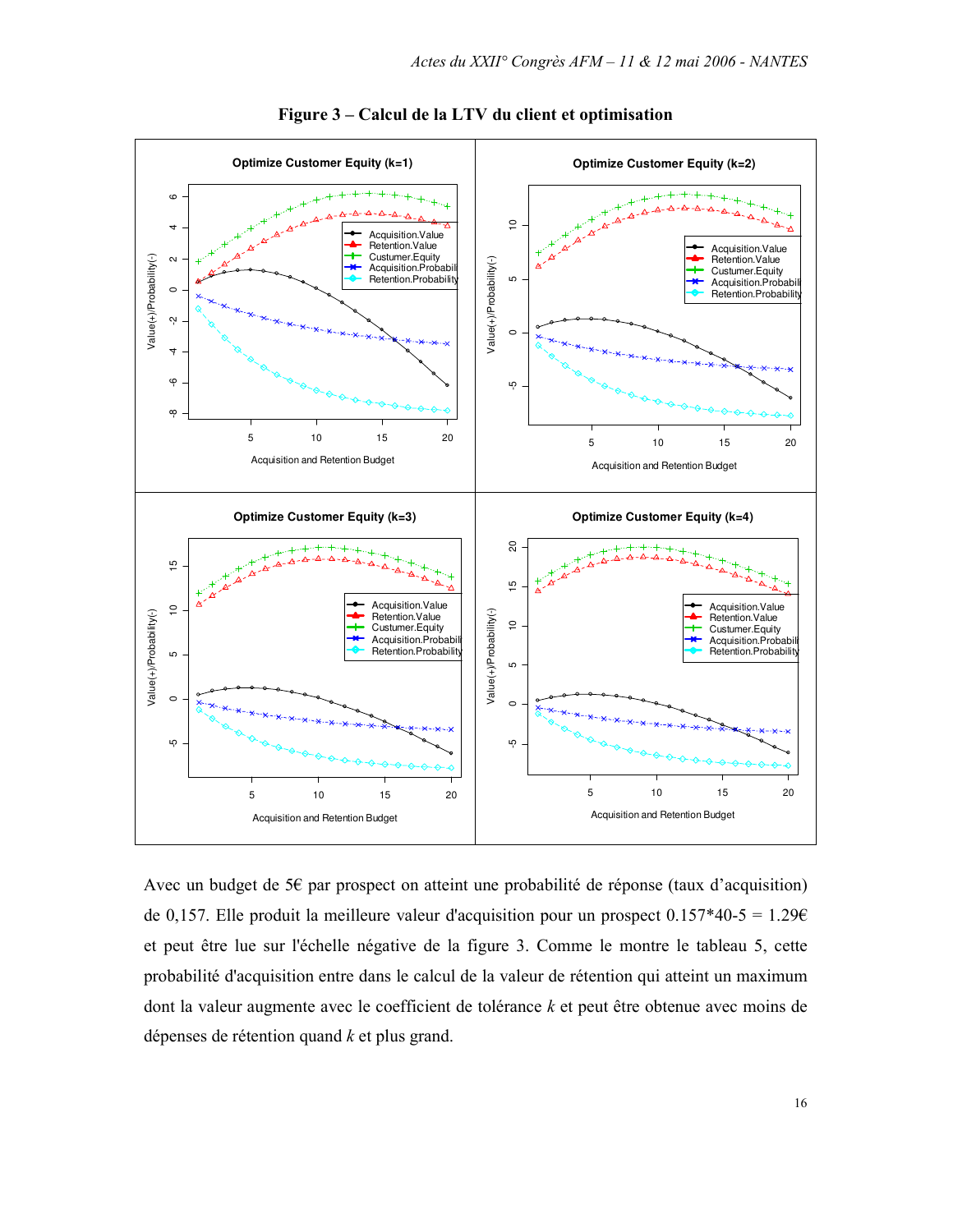| k              | Dépenses de      | Valeur à long terme  | Capital client  | Capital client       |  |
|----------------|------------------|----------------------|-----------------|----------------------|--|
|                | retention optim. | (perspective client) | maximum         | maximum              |  |
|                |                  |                      | (perspective)   | (perspective client) |  |
|                |                  |                      | prospect)       |                      |  |
|                | 14€              | 71.39E               | 6.23E           | 39.58E               |  |
| $\mathfrak{D}$ | 126              | 113.71E              | 12.90€          | 81.96E               |  |
| 3              | 10 <sup>2</sup>  | 140.50€              | $17.11\epsilon$ | 108.71E              |  |
| 4              | 9€               | 158.82E              | 20.006          | 127.07E              |  |

Table 5 – Variation des valeurs optimales de rétention de clients avec le coefficient de tolérance

Par exemple quand  $k=1$ , les dépenses optimum de rétention par client sont de 14 $\epsilon$  et correspondent à une valeur à long terme maximum de 71.39€. La valeur de rétention maximum par prospect est de  $0.157*(71.39-40) = 4.946$ . Le capital (equity) maximum au niveau du prospect est la somme de ses valeurs d'acquisition et de rétention  $1.296 +4.946 =$ 6.23 $\epsilon$ . Le capital (equity) maximum de la perspective client peut être facilement dérivé en divisant le capital prospect par la probabilité d'acquisition  $6.23 \times (0.157 = 39.58 \times$ . Le résultat est cohérent avec la valeur de  $71.396$ , valeur client maximum obtenue quand les coûts d'acquisition étaient ignorés.

### **Conclusions et recherches futures**

Comme l'indique Mulhern (1999) les modèles de LTV ne sont pas applicables a toutes les situations. Ils exigent que les clients aient des relations persistantes avec les entreprises et que les flux financiers (gains et dépenses) puissent être prévus avec précision à un niveau individuel. Lorsque ces conditions ne sont pas satisfaites, l'analyse historique de la profitabilité peut remplacer les calculs de LTV. Pourtant, sous les impulsions combinées et interdépendantes des progrès de la technologie de l'information et de l'adoption d'un marketing centré client, les situations pour lesquelles les modèles de LTV sont applicables deviennent dominantes. Dans leur revue de la littérature sur la LTV fréquemment citée, Jain et Singh (2002) identifient trois directions de recherche principales. La première est le développement de modèles de calcul de la LTV qui se concentrent sur les flux de revenus en provenance des clients et sur l'acquisition, la rétention et autres coûts de marketing afin de faciliter le calcul, sur l'allocation des ressources et l'optimisation de la LTV. La deuxième direction de recherche, décrite comme *l'analyse de la base de clientèle*, se concentre sur les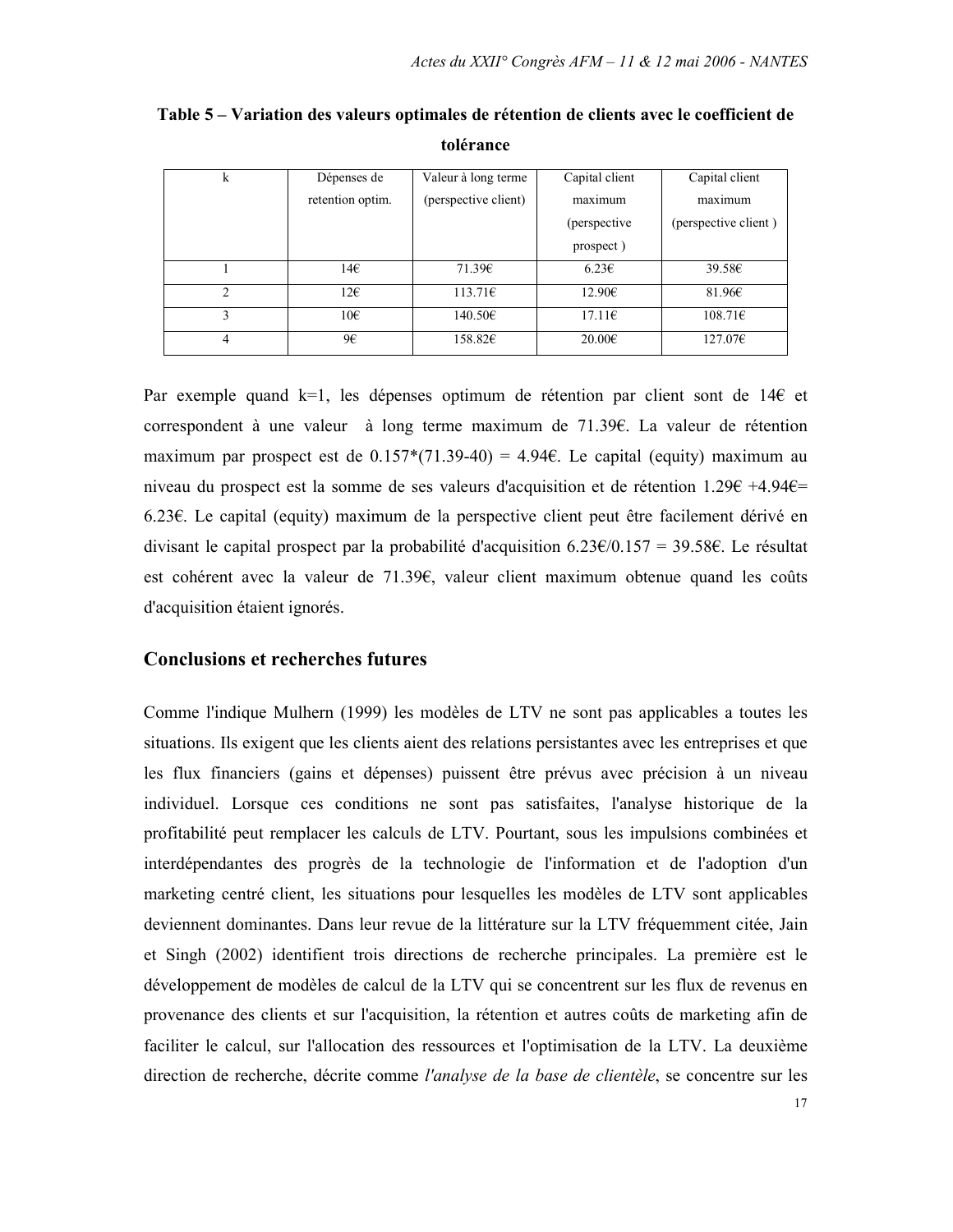méthodes qui prédisent analytiquement la valeur probabiliste des transactions d'une base de clients existante. La dernière direction utilise des modèles analytiques de manière normative et analyse les *implications de la LTV pour la décision managériales*. Notre recherche s'inscrit principalement dans la première et dans la troisième de ces directions et propose de nouvelles formules de calcul de la LTV et des solutions pour leur usage normatif dans des décisions managériales :

- $\omega_{\rm{max}}$ budgétisation des dépenses pour l'acquisition des clients
- sélection des médias de recrutement  $\mathbf{r}$
- sélection des types d'offres  $\mathbf{r}$
- répartition des efforts entre prospection et fidélisation  $\omega_{\rm{max}}$
- décisions de réactivation/reconquête des clients  $\omega_{\rm{max}}$
- efforts d'incitation aux migrations de clientèles dans un mix-canaux d'achat ou de service

Les formules développées dans ce papier pour calculer la LTV présentent un bon degré de généralité le modèle de rétention a été utilisé comme point de départ pour leur développement. Pour faciliter la compréhension les applications présentées ici, seules quelques légères extensions de ce modèle prototypique ont été proposées mais de nombreuses autres applications auraient pu être développées. Ces formules ne sont ni limitées au modèle de rétention ni aux modèles à probabilité constante comme celui basé sur la distribution négative binomiale. Elles sont capables de traiter une large variété de modèles de comportement dynamique du client et vont bien au-delà de la dichotomie des modèles de rétention/migration traditionnellement présente dans la littérature.

Dans le développement des calculs de la LTV, une approche de modélisation progressive a été introduite en utilisant comme point de départ le revenu moyen normalisé d'une cohorte. Elle est bien adaptée aux situations ou les marges et coûts de rétention peuvent être considérés constants dans le temps. Ce revenu moyen normalisé, que nous avons appelé « valeur unitaire présente nette du potentiel transactionnel du client » ou plus succinctement « potentiel transactionnel actualisé », constitue un artefact très convenable. Il encapsule la dynamique des clients et constitue une étape nécessaire pour le développement de calculs encore plus complexes de la lifetime value du client.

Après avoir montré de manière explicite le lien entre le modèle de rétention et la distribution géométrique nous avons recherché la généralisation et proposé un cadre stochastique pour les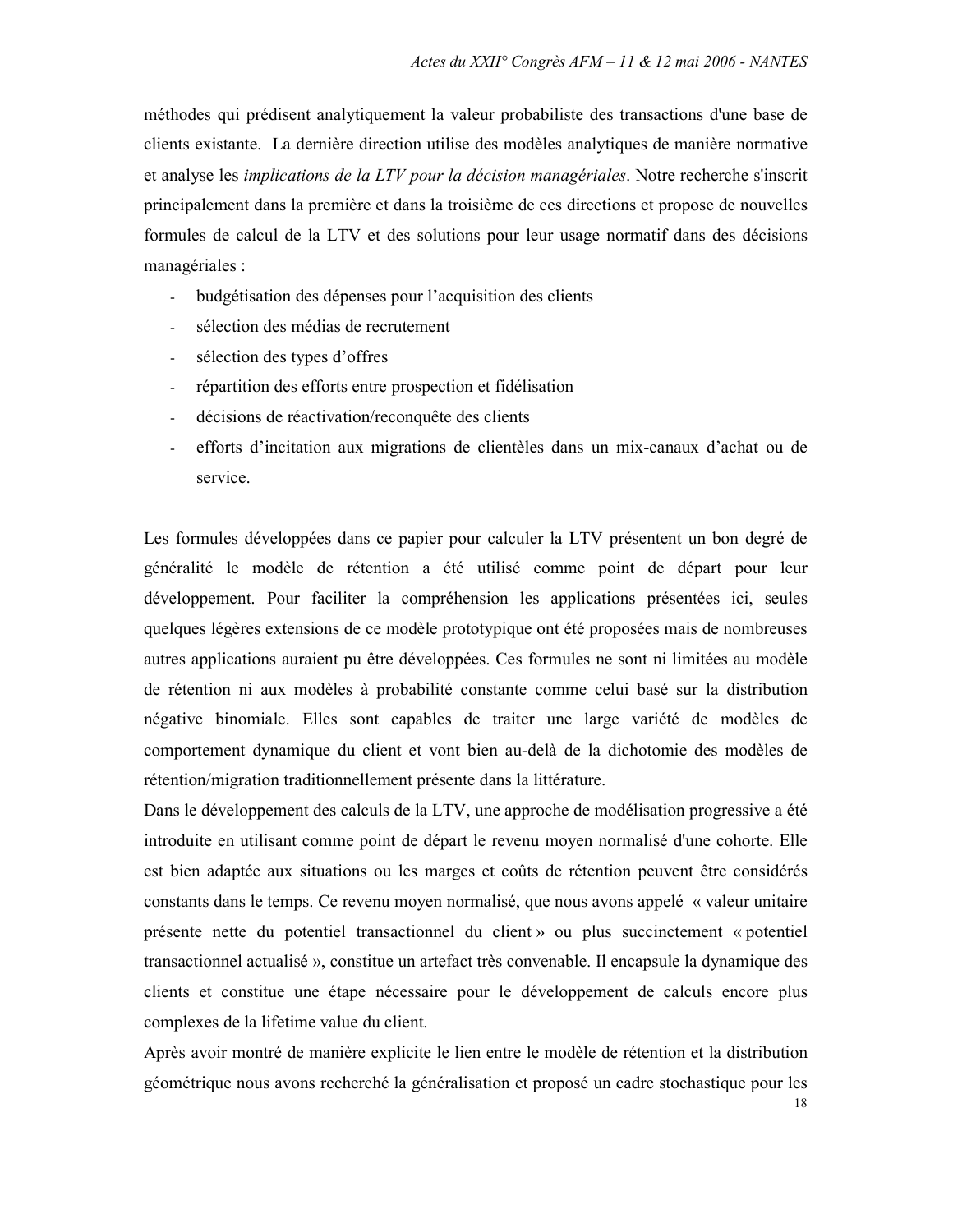calculs de la LTV. Les fonctions génératrices, outils importants en théorie des probabilités, ont ainsi été introduites dans les calculs de LTV. Leurs applications dans ce champ de recherche n'en sont qu'en première phase et nécessitent des explorations supplémentaires.

Dans les recherches futures nous comptons étendre le cadre stochastique suggéré à d'autres modèles de la dynamique des clients, dont certains ont été mentionnés ici. Une analyse marketing plus approfondie des modèles de la dynamique des clients caractérisés par les distributions Négative binomiale et Poisson mérite d'être développée.

Dans cette recherche, nous avons posé les bases d'un cadre stochastique assez général pour les calculs de LTV et donné quelques exemples et applications pour illustrer cette approche. Cela s'inscrit dans le lancement d'une nouvelle orientation de recherche destinée à placer les calculs de LTV et leur usage normatif sur un socle stochastique plus sain qui contraste avec l'approche plutôt déterministe qui, de notre point de vue, domine actuellement ce champ.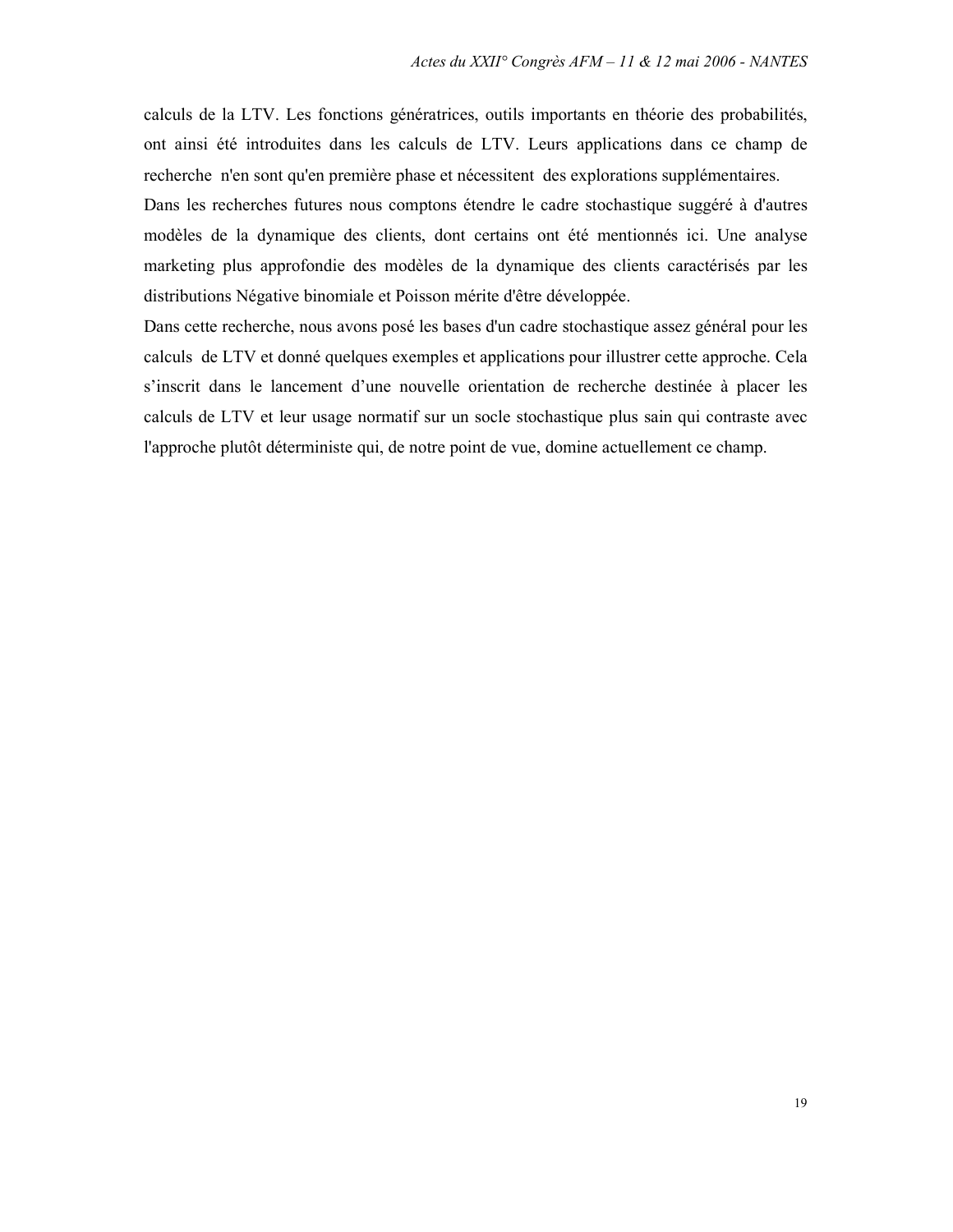### **Références**

Berger, P.D. & Nasr, N.I. (1998). Customer Lifetime Value: Marketing Models and Applications. Journal of Interactive Marketing, 12 (1), 17–30.

Blattberg, R.C. & Deighton J. (1996). Manage marketing by the customer equity test", Harvard Business Review, 74, (4), 136-144.

Blattberg, Robert C., Gary Getz, and Jacquelyn S. Thomas (2001), Customer Equity. Boston: Harvard Business School Press.

Calciu M. & Salerno F. (2002), "Customer Value Modeling: Synthesis and Extension Proposals," Journal of Targeting, Measurement and Analysis for Marketing, 11 (2), 124–47.

Dwyer, F.R. (1989) "Customer Lifetime Valuation to Support Marketing Decision Making", Journal of Direct Marketing, 9(1), 79-84.

Gupta, S., Lehmann, D.R., & Stuart J.A. (2004). Valuing Customers. Journal of Marketing Research, 41 (1), 7–18.

Jackson, B.B. (1985), Winning and Keeping Industrial Customers: The Dynamics of Customer Relationships. Lexington, MA: Lexington Books.

Jackson, D.R., (1996). Achieving Strategic Competitive Advantage Through the Application of the Long Term Customer Value Concept. Journal of Database Marketing, 4(2), 174-186.

Jain D., Singh, S.S., (2002). Customer Lifetime Value Research in Marketing. A Review and Future Directions. Journal of Interactive Marketing, 16(2), 34-46

Kumar V., Ramani G., & Bohling T. (2004). Customer Lifetime Value approaches and best practice applications. Journal of Interactive Marketing, 18(3), 60-72.

Mulhern, F.J., (1999). Customer Profitability Analysis: Measurement, Concentration, and Research. Journal of Interactive Marketing, 13 (1), 25–40.

Niraj, R., Gupta M., & Narasimhan C., (2001). Customer Profitability in a Supply Chain. Journal of Marketing, 65 (3), 1-16.

Reinartz W.J., & Kumar V., (2000). On the Profitability of Long-Life Customers in a Noncontractual Setting: An Empirical Investigation and Implications for Marketing. Journal of Marketing, 64(4), 17-35.

Reinartz, W., Thomas, J.S. & Kumar, V., (2005). Balancing Acquisition and Retention Resources to Maximize Customer Profitability." Journal of Marketing, 69(1), 63-79,

Rust, R.T., Lemon, K.N. & Zeithaml, V.A., (2004). Return on Marketing: Using Customer Equity to Focus Marketing Strategy. Journal of Marketing, 68 (1), 109-127.